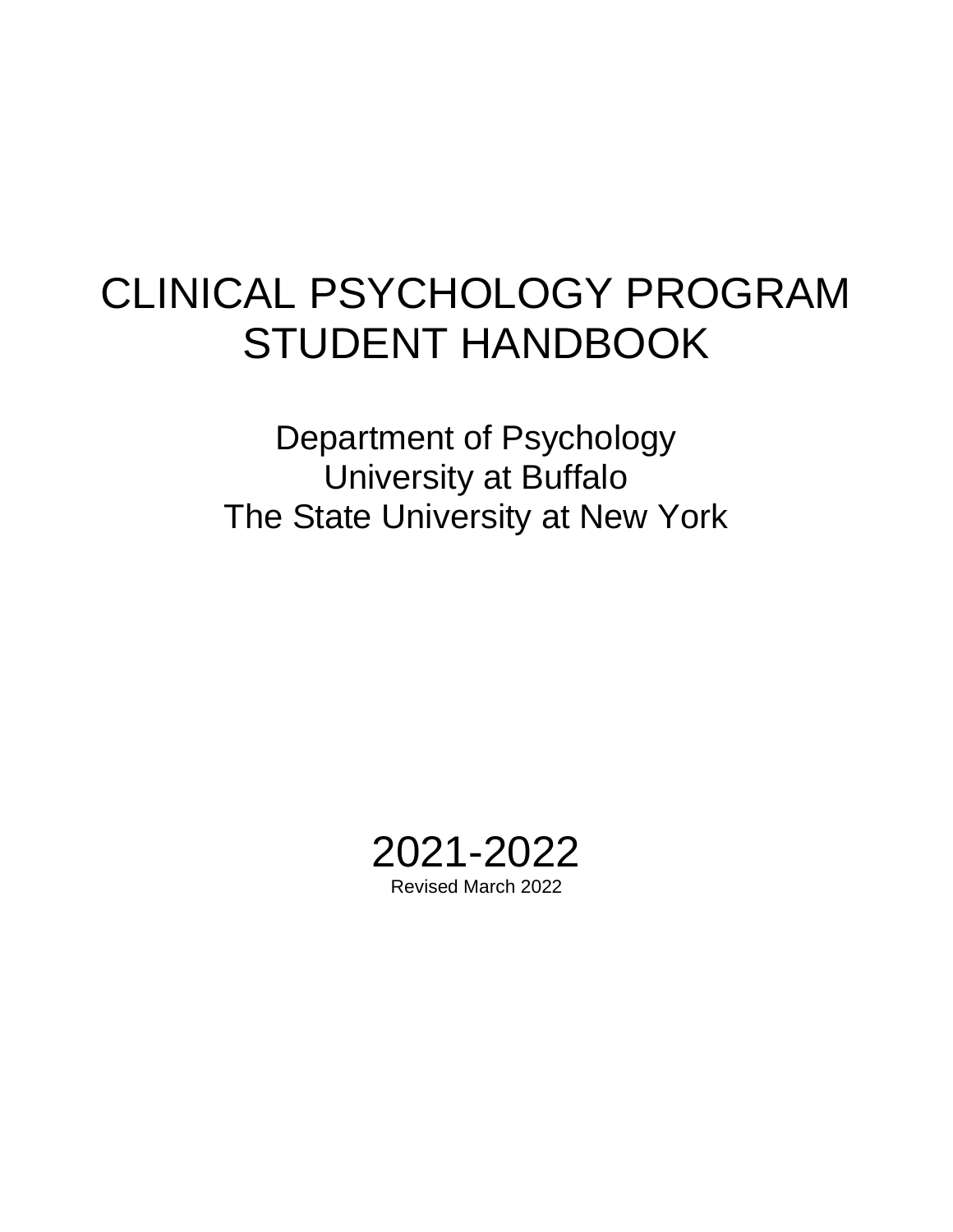## CHAPTER 1

# Nature of the Program

Welcome to the Clinical Psychology Ph.D. Training Program. We hope that the years that you spend in the program will prepare you for the many exciting careers available to you. This manual is meant to provide some basic guidance for you as you plan your training. It should be supplemented by the Psychology Department's Graduate Student Manual. Even more important, however, is the thoughtful advice and recommendation of your faculty advisor. You will find that the faculty, and particularly your faculty academic advisor, are helpful and supportive.

Like all quality programs in clinical psychology, this program is demanding. The faculty will expect you to learn to do professional quality work. Although our standards are high, we try to maintain a supportive and encouraging attitude. We strongly encourage you to get involved in your advisor's laboratory immediately and stay involved right up to the completion of your Ph.D. Most of the students selected for this program are highly successful in their graduate training. We know, however, that students are much more likely to get into academic difficulty because they isolate themselves from aspects of the program or from their faculty advisor.

The following material represents a description of the specific requirements and details of procedures for completing the Ph.D. degree in Clinical Psychology. Please note that our training program, like the discipline of psychology, is constantly reevaluated and modified to reflect changes in the discipline. The requirements spelled out in this manual may differ from earlier versions of the manual. You should rely on the edition that came out the year you started the program as a guide for what you are required to do to complete your program.

You should obtain a copy of the Department of Psychology's Graduate Student Manual, which includes information on matters not discussed in this Clinical Psychology Manual, including procedures and deadlines for becoming a doctoral candidate, steps to follow in completing the dissertation, policies on assistantships, registration, transfer of credits, incompletes, grievance procedures, etc.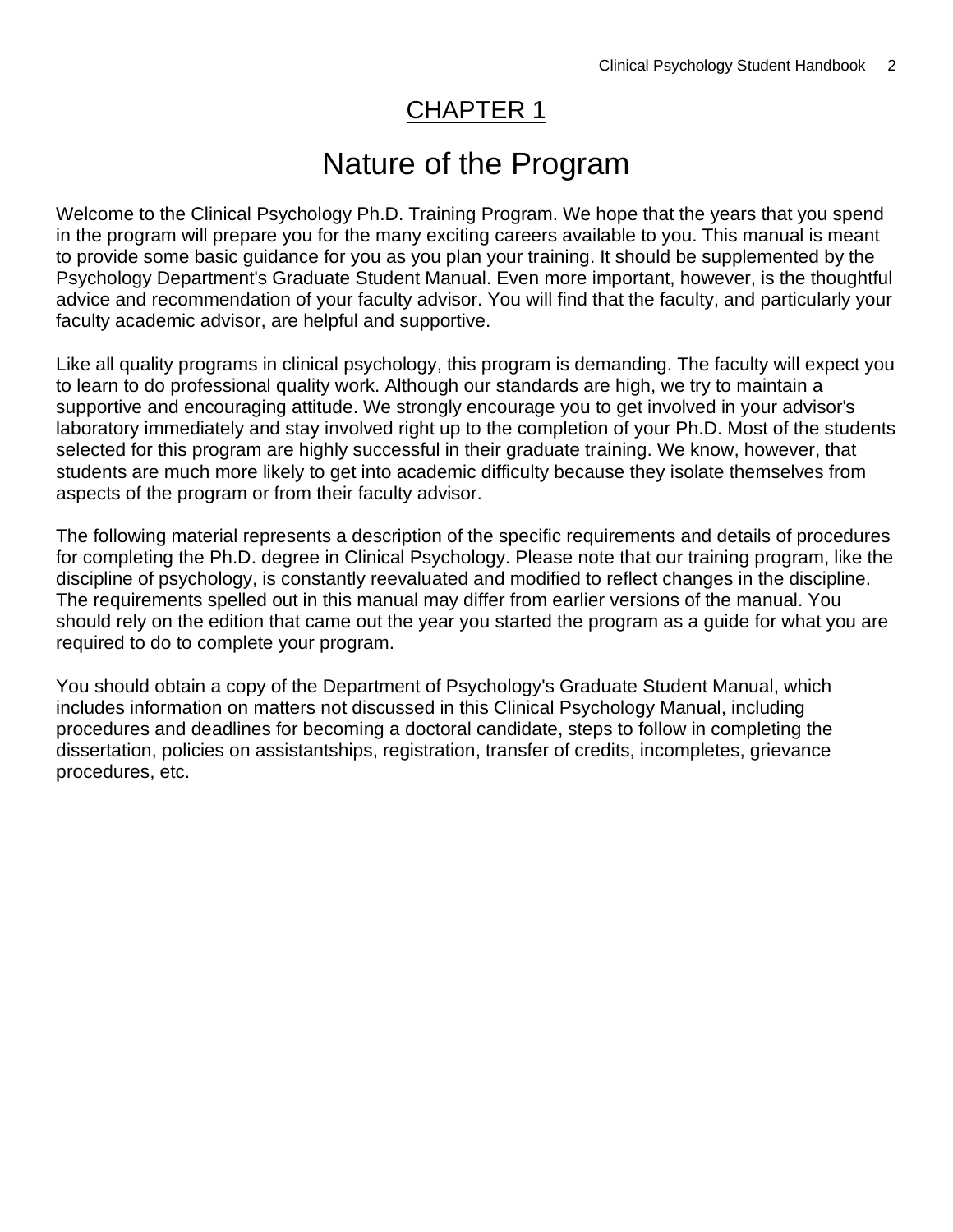# CHAPTER 2

# Program Requirements

In order to receive the Ph.D. in Clinical Psychology a student must complete six requirements: (1) course requirements; (2) ethical and professional training; (3) two preliminary projects; (4) practical competence in clinical skills; (5) an approved clinical internship; and (6) a doctoral dissertation and defense of the dissertation. Each of these is described in detail below.

#### **COURSE REQUIREMENTS**

- PSY 604, Research Methods in Clinical Psychology
- \_\_\_ PSY 607, Advanced Statistical Methods I
- PSY 608, Advanced Statistical Methods II
- **LETT** PSY 609, Multivariate Statistics
- \_\_\_ PSY 624, Clinical I: Psychopathology
- **LETT** PSY 654, Clinical II: Psychological Assessment
- PSY 751, Clinical III: Clinical Treatments: Adult
- PSY 778, Clinical IV: Clinical Treatments: Child & Family
- \_\_\_ PSY 611, History & Systems
- \_\_\_ PSY 617, Advanced Developmental Psychology
- \_\_\_ Clinical Elective\*
- \_\_\_ PSY 513, Biological Bases of Behavior (biological distribution course)
- PSY 639, Cognitive Processes (cognitive-affective distribution course)
- \_\_\_ PSY 680, Advanced Social Psychology (social distribution course)
- PSY 899, Introduction to Professional Issues in Clinical Psychological Science
- **\_\_\_** Practicum I (Intervention I, Intervention II)
- Practicum II (Intervention III & Intervention IV)

\*Clinical electives are defined as graduate level courses taught by core clinical faculty that are not part of the required sequence (including but not limited to Structural Equation Modeling, Development and Psychopathology, Addiction, Clinical Psychophysiology, and Teaching Psychology). In addition to courses taught by core clinical faculty, Multi-Cultural Psychology in the Counseling, School, and Educational Psychology Department counts as a clinical elective. If in doubt about whether a particular course is considered an elective, consult with the DCT.

NOTE: The University has a 72-credit rule that states that tuition will not be waived for more than 72 credits of graduate study.

#### **SEQUENCE OF COURSES/ACTIVITIES**

The clinical psychology doctoral program is designed to be completed over six years total—five in residence completing course requirements, clinical practica, and research—and a final year completing an APA-accredited clinical internship. Below is a typical course and activity sequence.

|        | <b>FALL SEMESTER</b>                                                                                                                                 | <b>SPRING SEMESTER</b>                                                                                                                                   |
|--------|------------------------------------------------------------------------------------------------------------------------------------------------------|----------------------------------------------------------------------------------------------------------------------------------------------------------|
| YEAR I | Introduction to Professional Issues (899) <sup>1</sup><br>Advanced Statistics I (607)<br>Psychopathology (624)<br>Research Methods (604)<br>Research | Introduction to Professional Issues (899)<br>Advanced Statistics II (608)<br>Psychological Assessment (654)<br><b>Adult Treatments (751)</b><br>Research |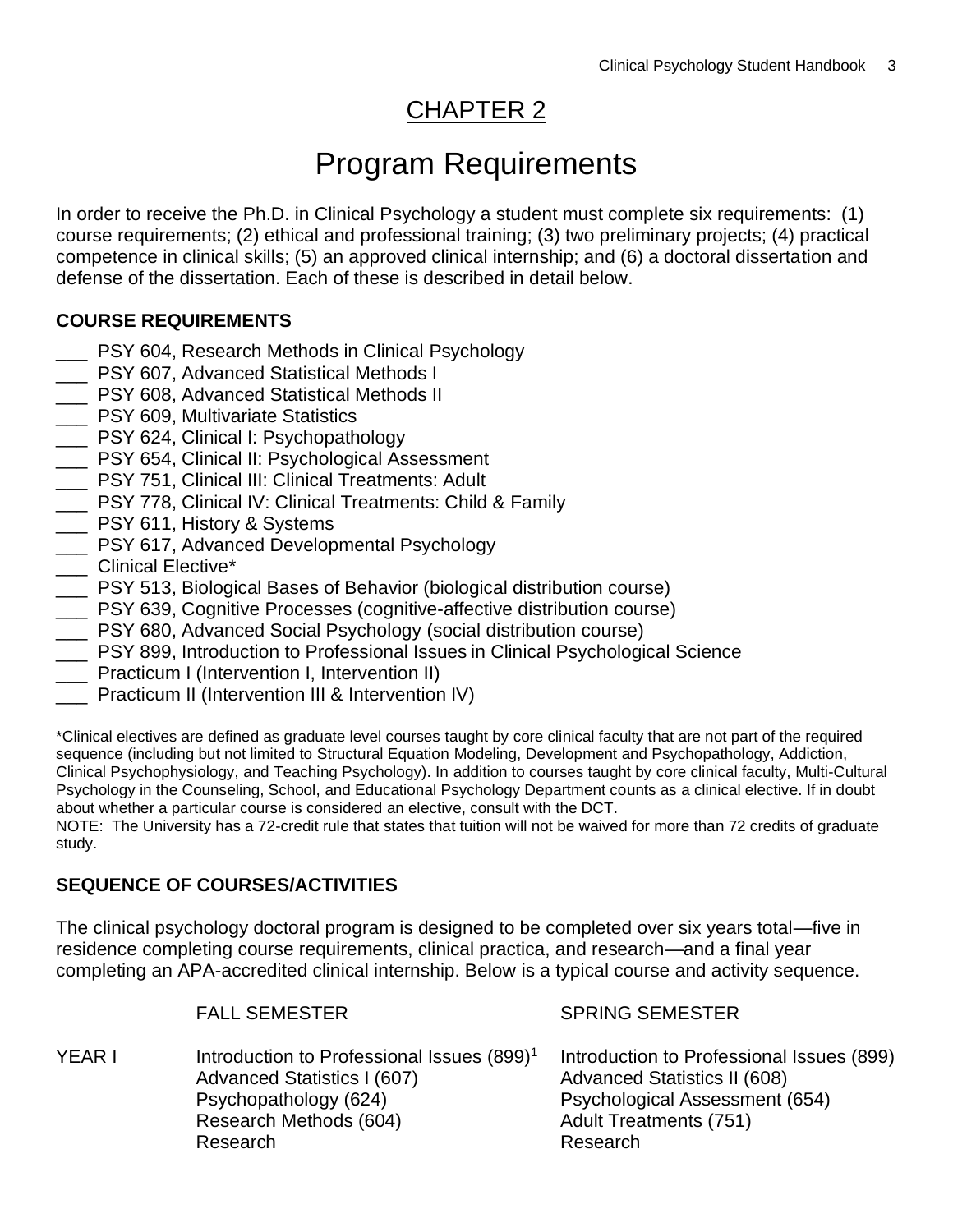|                 | Clinical Brown Bag <sup>2</sup>                                                                                                                                                                                               | Clinical Brown Bag <sup>2</sup>                                                                                                                                                                       |
|-----------------|-------------------------------------------------------------------------------------------------------------------------------------------------------------------------------------------------------------------------------|-------------------------------------------------------------------------------------------------------------------------------------------------------------------------------------------------------|
| YEAR II         | Multivariate Statistics (609)<br>Intervention I (671): Practicum<br>Bio, Cog, or Soc Distribution Course<br>Research<br>Clinical Brown Bag <sup>1</sup>                                                                       | Child/Family Treatments (778) <sup>3</sup><br>Intervention II (672): Practicum<br>History & Systems $(611)^4$<br>Research<br>Clinical Brown Bag <sup>1</sup>                                          |
| <b>YEAR III</b> | Intervention III (763): Practicum<br>Bio, Cog, or Soc Distribution Course<br>Bio, Cog, or Soc Distribution Course<br>Research<br>Clinical Brown Bag <sup>1</sup><br>2nd-Year Project Presentation<br>Intervention V $(765)^6$ | Intervention IV (764): Practicum<br>Developmental Psychology (617) <sup>3</sup><br>Clinical Elective <sup>5</sup><br>Research<br>Clinical Brown Bag <sup>1</sup><br><b>Clinical Case Presentation</b> |
| <b>YEAR IV</b>  | Research<br>PSC Caseload <sup>7</sup><br>External Placement <sup>8</sup><br>Clinical Brown Bag <sup>1</sup>                                                                                                                   | <b>Write/Defend Dissertation Proposal</b><br>PSC Caseload <sup>7</sup><br>External Placement <sup>8</sup><br>Clinical Brown Bag <sup>1</sup>                                                          |
| YEAR V          | <b>Dissertation Research</b><br>Apply for Internship<br>Clinical Brown Bag <sup>1</sup>                                                                                                                                       | <b>Dissertation Research</b><br>Internship Interviews<br>Clinical Brown Bag <sup>1</sup>                                                                                                              |
| <b>YEAR VI</b>  | <b>Clinical Internship</b>                                                                                                                                                                                                    | <b>Clinical Internship</b>                                                                                                                                                                            |

#### Notes:

- <sup>1</sup> Full title of course is "Introduction to Professional Issues in Clinical Psychological Science." This seminar is a one-credit course designed to orient students to graduate school, clinical research, and professional development. It is required in both semesters of students' first year and optional for other students.
- <sup>2</sup> Students are expected to attend and participate in Clinical Brown Bag presentations every semester in which they are in residence.<sup>3</sup> Child/Family Treatments (778) and Developmental Psychology (617) are rotated every other year in the spring semester.
- <sup>4</sup> History & Systems (611) is typically offered every other year, and thus students typically take it either in their second or third year.
- <sup>5</sup> Clinical electives—defined as graduate-level courses taught by core clinical faculty that are not part of the required sequence—typically are offered only in the spring semester and can be taken as a third or fourth course.
- <sup>6</sup> Any student seeing PSC cases over the summer between their 2nd and 3rd year is expected to enroll in Intervention V (PSY 765) during the fall semester of their 3rd year.
- $<sup>7</sup>$  After completing the required practicum course sequence, students are expected to carry three cases (average 2 client</sup> contact hours per week) at the PSC when in residence and complete a minimum of 52 hours of direct service hours per year, with the exception of the internship application year. Up to half of these hours can be completed in a facultysponsored intervention setting. These are typically research-based interventions that are part of a faculty member's ongoing research program. All such experiences require the prior approval of the clinical faculty. Contact the DCT for details. Students must accrue a minimum total of 150 direct service practicum hours in the PSC.
- An external placement is optional and is usually done after the third year. See below for details.

#### **Clinical Hours**

Students should maintain ongoing records of their clinical hours. There are programs that can be purchased to do this, or students may develop their own systems. Students are expected to monitor their hours with an eye toward goals for internship, and to discuss these with their mentor as part of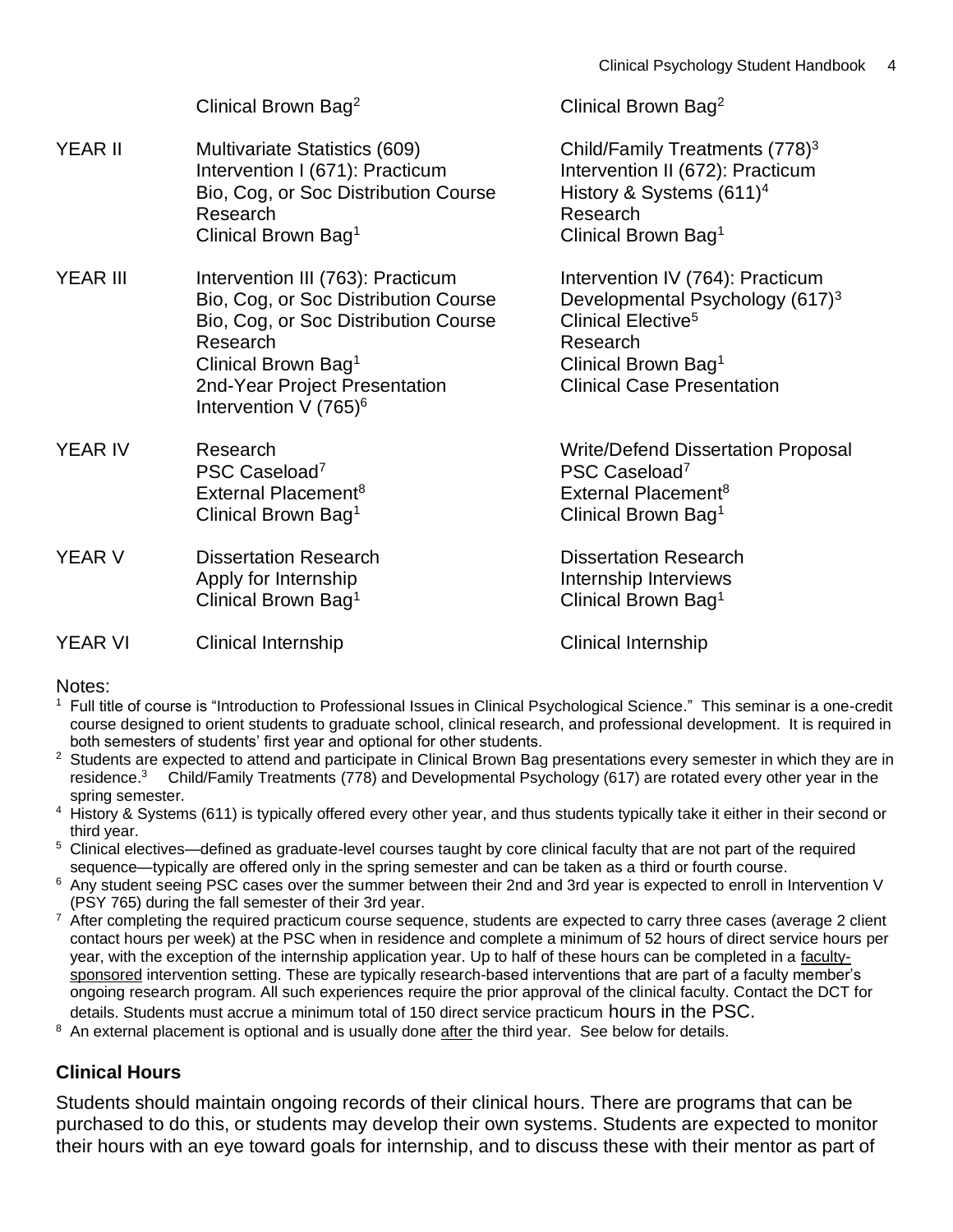their semesterly evaluations. Students should not count on picking up internship hours late in the program (e.g., in the  $4<sup>th</sup>$  and  $5<sup>th</sup>$  years) in the event that they are "behind" on clinical hours, as supervision for this may not be available.

#### **EXTERNAL PRACTICA**

An external placement is optional and is usually done after the third year. Interested students should talk with their advisor about the appropriateness of the timing and fit of the placement with their training goals. Students wishing to complete an external placement at one of the sites listed below must submit the *external practica petition form*

[\(https://buffalo.box.com/s/u66c6vz7vz64e7di23i15bgfdu662oa4\)](https://buffalo.box.com/s/u66c6vz7vz64e7di23i15bgfdu662oa4) to the DCT at least one month prior to the proposed start date. Without prior approval for external practica from the DCT, accrued hours will not be certified by the DCT on internship applications. In general, application deadlines are in early March, but you should contact the specific site to confirm the deadline and the application process. Please be aware that external placements do not relieve students of the responsibility of carrying clients in the PSC.

#### *Approved placements:*

**1. Roswell Park Comprehensive Cancer Center (RPCCC)** currently accepts 2 practicum students for the academic year. Students are expected to have training in assessment, case conceptualization, and intervention strategies. Each student will have the opportunity to be directly supervised by each of the two licensed psychologists in the department. Students first shadow their supervisor until they are comfortable accepting their own assessment and psychotherapy cases. At this point, trainees will be expected to carry a caseload of 5‐10 inpatient and outpatient (in-person and/or virtual) cases.

Students are expected to be on‐site for at least 16 hours/week, preferably over 3 days for an estimated total of 500 hours. Because of the nature of this work, it is beneficial to be available to follow inpatients at the beginning and end of each week for continuity of care. Practicum activities consist of direct patient care along with 1 hour of weekly individual supervision by a licensed psychologist, and 1 hour per week of group supervision/journal club/didactics. If interested, please email a letter of interest, CV, and at least 1 letter of reference to Megan Pailler, Ph.D. [\(megan.pailler@roswellpark.org\)](mailto:megan.pailler@roswellpark.org). Decisions are made in early to mid March and the practicum starts at the beginning of the fall semester.

**2. Erie County Medical Center (ECMC) Rehabilitation Psychology Practicum**: The placement is offered through the Department of Rehabilitation Medicine where externs work collaboratively with a team of medical professionals that includes physicians, nurses, social workers, and physical therapists. The placement provides experience working in the field of health psychology, including providing consultation services and group interventions. Specialized training allows for comprehensive services for chronic pain, adjustment to injury/illness, brain injury, spinal cord injury, amputations, PTSD, Transgender/Gender Confirming Surgical consults, and pre‐surgical psychological evaluations. Students are expected to be on site 16-20 hours per week (typically 2 full days on site). There is one hour per week of individual supervision with Dr. Keenan-Uschold and a second hour of weekly group supervision. Email a letter of interest and vita to Dr. Lisa Keenan‐Uschold at lkeenan@ecmc.edu. Interviews are completed in March with notification of placements offers by April 1st. The placement begins in June with peer cross training to ease the transition.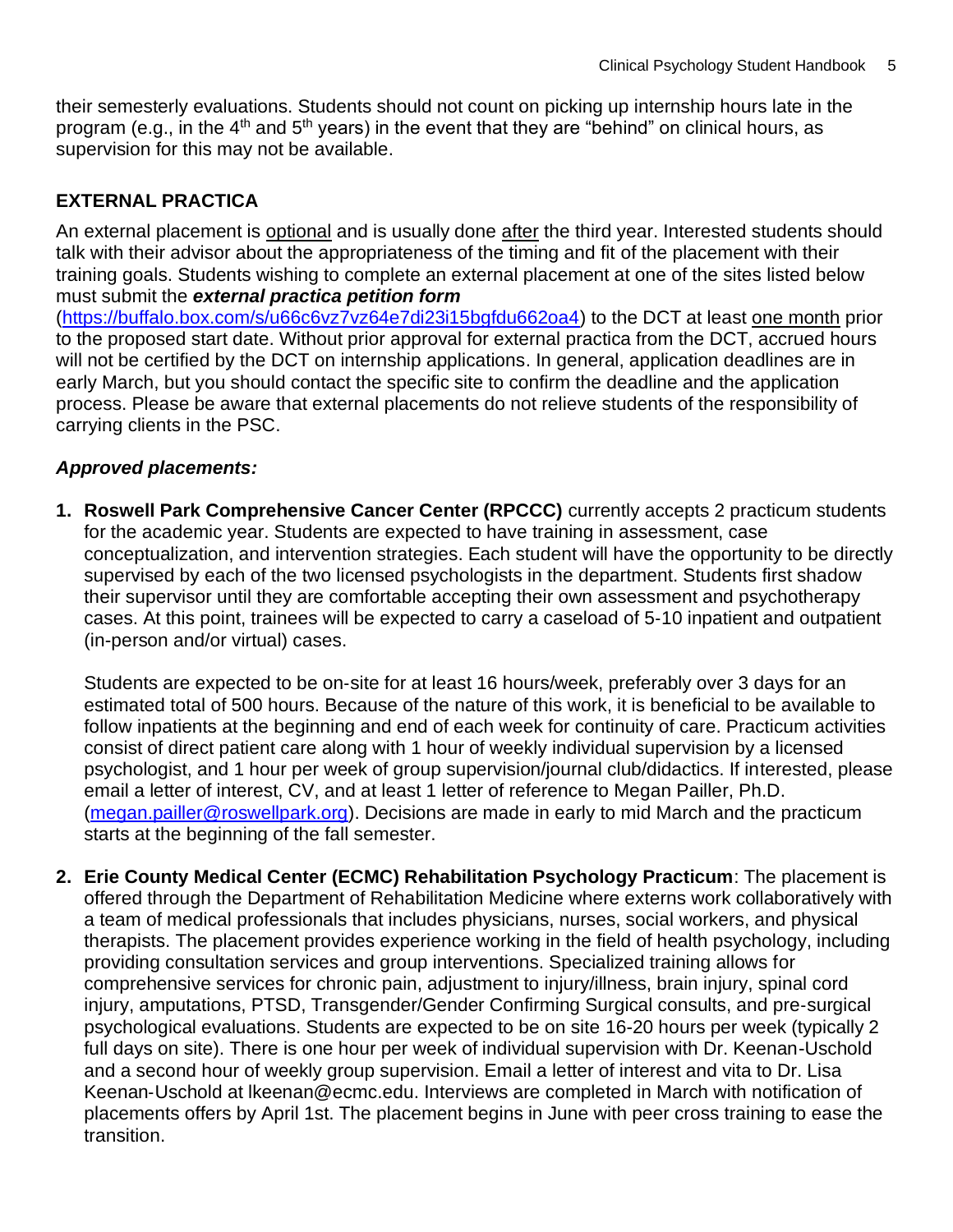- **3. Adolescent Inpatient Unit at Erie County Medical Center (ECMC) under the supervision of Dr. Sarah Taber Thomas**: The adolescent inpatient unit population at ECMC includes adolescents (ages 13-18) who are usually admitted from the emergency room or the intensive care unit of ECMC. The average stay on the unit ranges from 1 to 3 weeks. Most of the patients have co-morbid disorders. The treatment milieu includes pharmacological treatment, group counseling, individual therapy, family meetings, and a day school. Between 5 and 15 patients are treated on the unit at any given time. Extern involvement will consist of attending staff meetings and rounds twice a week from 9am to 11am, and leading or co-leading a manualized cognitive behavioral substance abuse treatment group. There is also the opportunity to conduct individual substance abuse prevention motivational interviews. Supervision will take two forms. After each group session, on-site supervision will be conducted by Dr. Dori Hobika, a unit psychiatrist. Weekly supervision of group process and individual motivational interviews will be conducted by Dr. Taber-Thomas.
- **4. Oishei Children's Hospital, Children's Psychiatry Clinic**: The Children's Psychiatry Clinic is a New York State Office of Mental Health licensed clinic that provides diagnostic and treatment services to Western New York youth and their families who are experiencing emotional and/or behavioral disturbances. As a practicum student, you will be assigned cases and will work with your supervisor in conducting assessment, diagnosis, treatment, and collaboration with psychiatry. You will attend biweekly Clinical Staff Meetings, biweekly Multidisciplinary Case Conferences, and monthly Academic Rounds, during which times you will have the opportunity to interact with the entirety of our clinical staff in various settings. Further, you will participate in a weekly training series, which consists of a didactic program and a peer supervision group. Additionally, you will have the opportunity to observe and potentially take on clinical responsibilities in specialty clinics, which focus on issues such as the autism spectrum, eating disorders, consultation-liaison, OCD, and weight management. Practicum students are also encouraged to co-lead groups, either using formats of past groups or developing a group of one's own. Finally, as the clinic continues to develop additional research initiatives, students are welcome to participate in any ways they might find meaningful. Any interested students must be available approximately 15 hours per week (this can be flexible on case-by-case basis), spanning from late August to late May. Students must be available to attend the above-referenced meetings and trainings, all of which take place on Thursday mornings. Otherwise, students are free to schedule their clinic patients and individual supervision at their own convenience. If you are interested in applying, please e-mail a letter of interest and your CV to Alex Cogswell, Ph.D., at [alexcogs@buffalo.edu.](mailto:alexcogs@buffalo.edu) These are typically due in early March and you can inquire to Dr. Cogswell for the exact date.

#### *Provisionally approved and temporary placements:*

**5. Forensic Assessment Psychology Practicum:** The assessment practicum is a valuable learning experience in the use of psychological assessment for both clinical and legal purposes. Students will be exposed to adolescent and adult forensic psychiatric patients presenting with a variety of mental health problems. Using standard psychological tests, students will take cases to assess for differential diagnosis, psychopathology, personality traits, and cognitive and social functioning. Students can expect to gain experience with diagnostic testing, neuropsychological assessment and forensic evaluations to determine mental and legal capacity. Students will have opportunities to attend and participate in training seminars, staff meetings, weekly presentations and grand rounds. In addition, there are opportunities to get involved with research and develop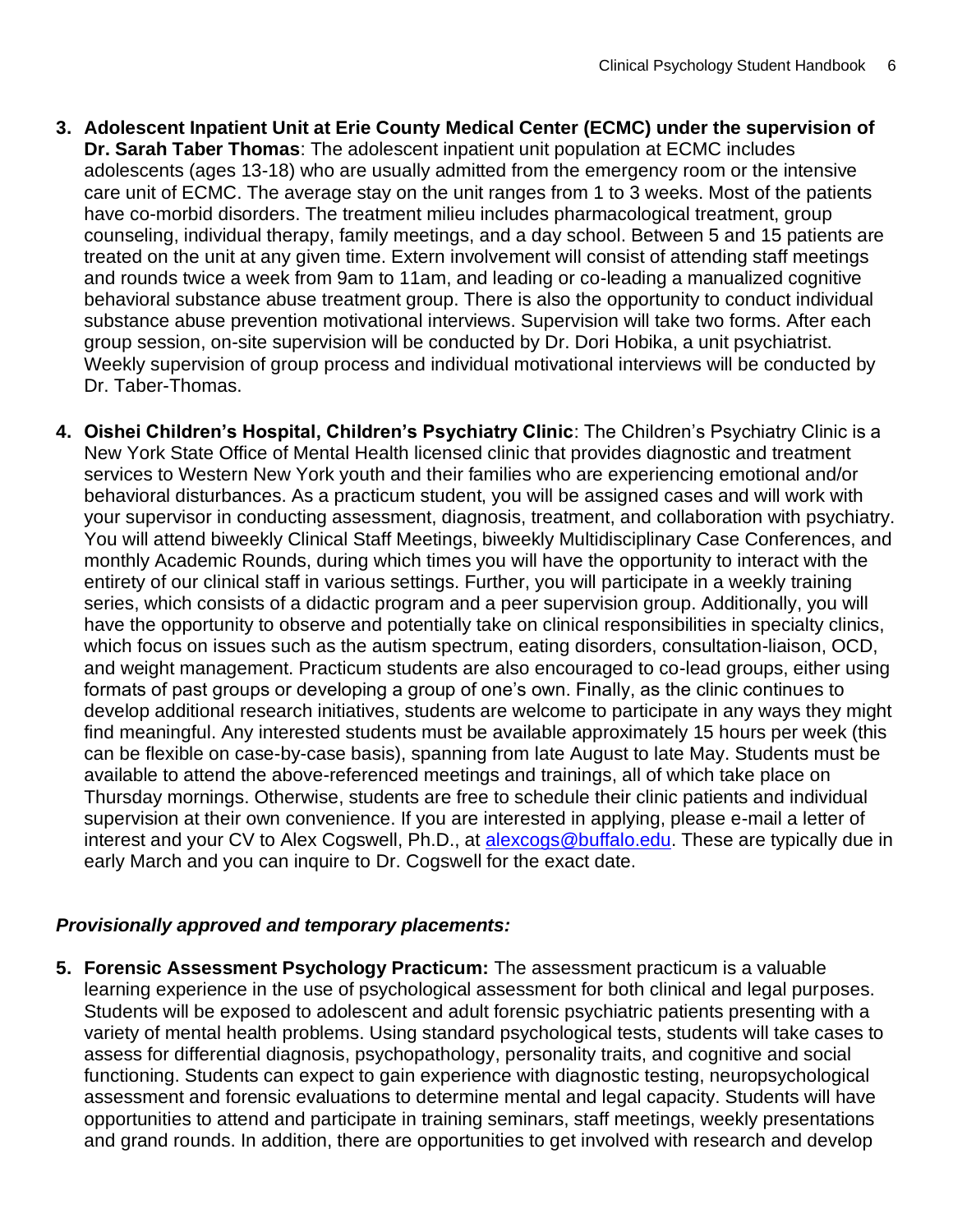projects. Students can expect to be on site at least 16 hours each week and to receive at least 45 minutes of supervision each week with more supervision in the beginning of your training. To apply contact Daniel Antonius, Ph.D. [\(danielan@buffalo.edu\)](mailto:danielan@buffalo.edu). For further detail see:

https://medicine.buffalo.edu/departments/psychiatry/education/psychological-assessment.html

**6. Clinical Forensic Psychology Practicum:** This practicum helps students build knowledge about the therapeutic and pharmacological treatment of individuals in the criminal justice system. Students will administer individual and group psychotherapy and conduct diagnostic testing with mildly to severely mentally ill incarcerated patients with a range of mental disorders, including psychotic and affective disorders, personality disorders, and dual diagnoses of substance use disorders. Students will have opportunities to attend and participate in training seminars, weekly presentations and grand rounds. In addition, there are opportunities to get involved with research and develop projects. Students can expect to be on site for at least 16 hours each week and to conduct psychotherapy sessions for five to eight patients on a weekly basis. Students will also follow a number of other incarcerated psychiatric patients who require less treatment maintenance and who are incarcerated for brief periods. To apply contact Daniel Antonius, Ph. D. [\(danielan@buffalo.edu\)](mailto:danielan@buffalo.edu). For further detail see:

https://medicine.buffalo.edu/departments/psychiatry/education/forensic-psychology.html

- **7. Strong Family Foundations Externship/Practicum**. Empirically-based parenting intervention (both group and individualized components) starting with expecting couples from the end of pregnancy through the early postnatal period. Clinical training and supervision for leading group and providing individual treatments will be provided. Included will also be opportunities for learning, conducting, and coding observational assessments and collecting family data from home visits or videoconferencing with couples and young children. Group treatment emphasizes parenting skills and healthy early development. The time commitment is 5 to 10 hours per week with 1 hour of weekly group supervision weekly and 1 hour of biweekly individual supervision. Supervision is conducted by Dr. Stephanie Godleski, LCP and Dr. Rina Eiden. Contact Dr. Godleski for information about the application process: saggsh@rit.edu
- **8. VA Center for Integrated Healthcare (CIH) at Buffalo VA Hospital:** Practicum students will have the opportunity to train in, and deliver, clinical interventions incorporated into existing research studies. Specific intervention approaches vary based on currently funded projects. Current investigations are evaluating brief cognitive‐behavioral interventions for Veterans with a) concussion and co‐occurring mental health conditions, b) chronic pain, and c) cardiovascular risk factors. Weekly supervision is provided. The projected time commitment is 8‐12 hours per week. Additional hours may be negotiable.

To apply: Email a CV, cover letter, and letter of recommendation from your primary advisor or program director to Drs. King (paul.king2@va.gov), Beehler (gregory.beehler@va.gov), and Gass (julie.gass@va.gov).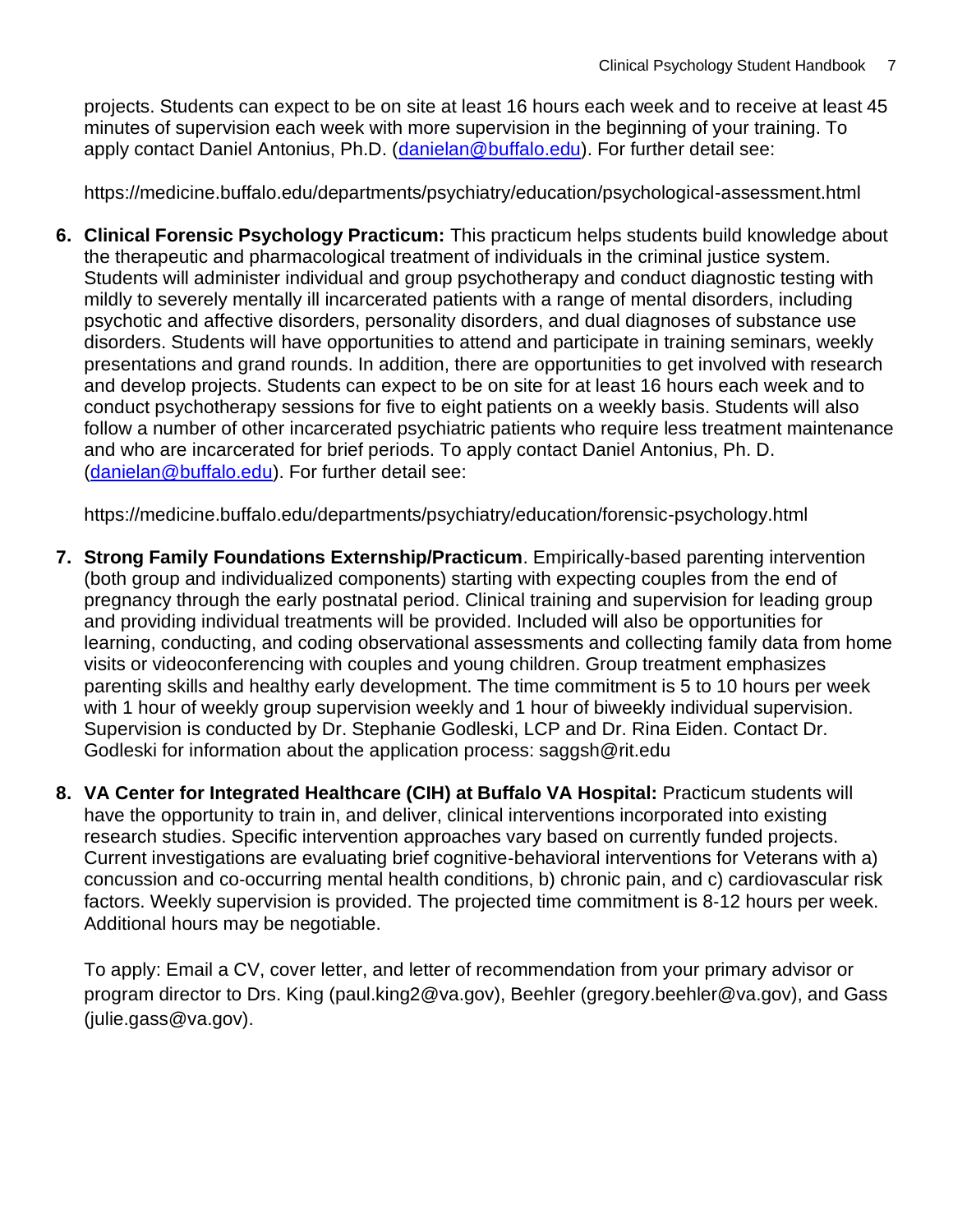#### *New placements under consideration by the program:*

These are externships that are new to our program in the sense that no prior students have worked in these sites. They have been approved on a trial basis.

**9. Wheatfield Pediatrics:** The intern position at Wheatfield Pediatrics offers students the opportunity to provide child, couple, and family counseling. All students are expected to devote a minimum of six hrs/week to practicum, some of which may be evening commitments. Responsibilities will include provision of psychotherapy, facilitating parent training, weekly supervision (1-2 hrs/week), and attendance at brown bag case conferences, as appropriate. Students will be expected to videotape their sessions and supervision will involve review of videotapes. As noted previously, students are also expected to provide Parent-Child Interaction Therapy (PCIT) on a regular and ongoing basis. Interested students must be in their fourth year of training or beyond, and have completed coursework in assessment, cognitive-behavioral interventions, and child development. In addition, previous experience delivering child/family interventions is strongly preferred. Incoming students will be required to have successfully completed a PCIT formal training (40 hrs) prior to their start date. Training schedules are TBD, but will occur over the summer. To apply, please submit letter of interest, CV, and one letter of recommendation (preferably from someone who can speak to clinical experiences) to Keith Klostermann, Ph.D. at keith.klostermann@gmail.com no later than September 1. Interviews will be held on a rolling basis, as applications are received. Students typically start this practicum in the fall semester; however, summer start dates are also available, and may provide students with a greater opportunity to establish ongoing therapy caseloads.

#### *Ad hoc external placements:*

Sometimes students become aware of additional clinical opportunities that potentially might serve as external placements. In such cases, the student should complete the *petition form for ad hoc placements [\(https://buffalo.box.com/s/1v4sfuzf56qyquknleqfzliooepfg1pj\)](https://buffalo.box.com/s/1v4sfuzf56qyquknleqfzliooepfg1pj)*. This petition form will require that you provide a detailed description of the nature of the experience, how it will be supervised, and how it will enrich your training. The petition should be submitted to the DCT/Associate DCT *at least three months* prior to the proposed start date. This is necessary to provide sufficient time for the DCT/Associate DCT and clinical area to review the application and ensure that a valid affiliation agreement is in place. Affiliation agreements ensure that students are covered under the University's student liability insurance and that the experience can be counted as an approved educational experience. Placements that have inadequate supervision, that are not consistent with the student's professional goals, or that would hamper timely progress through the program will not be approved.

#### **ETHICS, DIVERSITY, AND PROFESIONAL DEVELOPMENT**

• **Training Overview:** Consistent with guidelines outlined by the American Psychological Association Ethical Principles of Psychologists and Code of Conduct (APA, 2002), we view a solid understanding of ethical and diversity issues affecting the practice of psychology to be an essential foundation of your training. Accordingly, we have developed a curriculum that will provide you with training in these issues as they may present in all aspects of your future role as a scientist and practitioner. We have adopted an infusion model. Thus, ethical and diversity issues relevant to various course content areas are represented throughout your training curriculum in class assignments, readings, practicum experiences, and topical discussions. In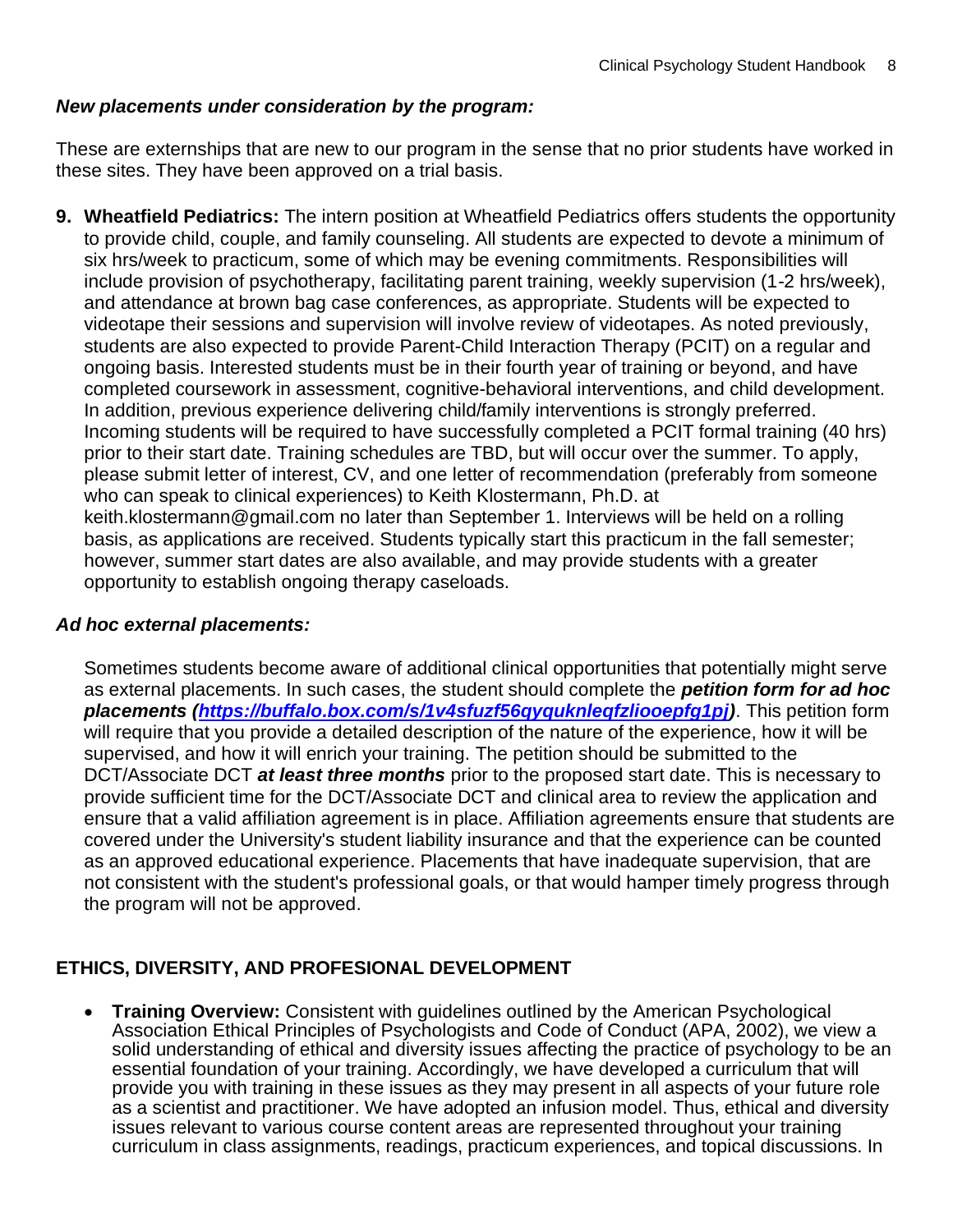this training curriculum, diversity is defined inclusively, limited not only to ethnic diversity, but to the myriad ways in which individual characteristics or group membership may define individuals or societies. Such influences include but are not limited to culture, sex, ethnicity, age, religion, socioeconomic status, sexual orientation, and learning, developmental and physical disabilities. Students are expected to develop an understanding of the diversity and ethical issues underlying professional and scientific responsibility and integrity.

- **Learning Objectives:** Ethics and diversity knowledge obtained through your readings, course assignments, class lectures, area colloquium, and practicum experiences will inform your scientific, didactic, and clinical practice of psychology. This will include consideration of ethical and diversity issues in domains such as psychological assessment, case conceptualization, treatment efficacy, research design, recruitment and treatment of human research participants, and teaching and mentoring. Each student is expected to read and become thoroughly familiar with the APA Code of Professional Ethics. Readings on ethical standards in research and practice are assigned and discussed in several required courses (PSY 605 Clinical Research: Design, Methods, and Ethics, PSY 624 Psychopathology, PSY 654 Psychological Assessment, PSY 751 Clinical Treatments). Readings on diversity are assigned in discussed in most required classes (PSY 605 Clinical Research: Design, Methods, and Ethics, PSY 654 Psychological Assessment, PSY 751 Clinical Treatments), and elective courses. We expect that you demonstrate understanding of ethics and diversity as they are relevant to each of these areas will prepare you for the competent practice of psychological science.
- **Outcome Assessment:** Your mastery of the material outlined in our learning objectives will be assessed in several ways across various courses and through specific assignments, which will be delineated in individual course syllabi. To ensure full integration of this material into your role as a clinical scientist, your Third Year Clinical Case Presentation also will include a component devoted specifically to ethical and diversity issues. As such, for your successful completion of the Third Year Clinical Case Presentation you will need to demonstrate facility and application of knowledge of ethics and diversity as it is applied to a client case.

#### **PRELIMINARY REQUIREMENT**

The preliminary requirement must be completed before filing for candidacy for the doctoral degree, and consists of four components: (1) a Second Year project, (2) a Third Year project, (3) a Third Year Clinical Case Presentation, and (4) Certification of pre-internship clinical competence. It is the responsibility of the student to inform the area in writing of the completion of the second and third year projects, and the clinical case presentation using the appropriate form shown in the appendix of this manual. In addition, for Second and Third Year Projects, a final copy of the approved paper must be filed in the clinical area office. A permanent file of second and third year project papers is kept in the clinical psychology area office and is available for the use of both students and faculty.

Each of these preliminary requirements produces direct benefits for the student. The professionally relevant educational benefits include, but are not limited to, the following:

- 1. Close individual contact with committee members, enabling the student to better understand and utilize the committee member's intellectual viewpoints, knowledge, and experience and enabling the faculty member to make sound evaluative judgments of the student.
- 2. Increase in experience, confidence, and professional identification as a consequence of completing work of considerable scope that faculty accept as meeting standards of performance applicable to the doctoral program.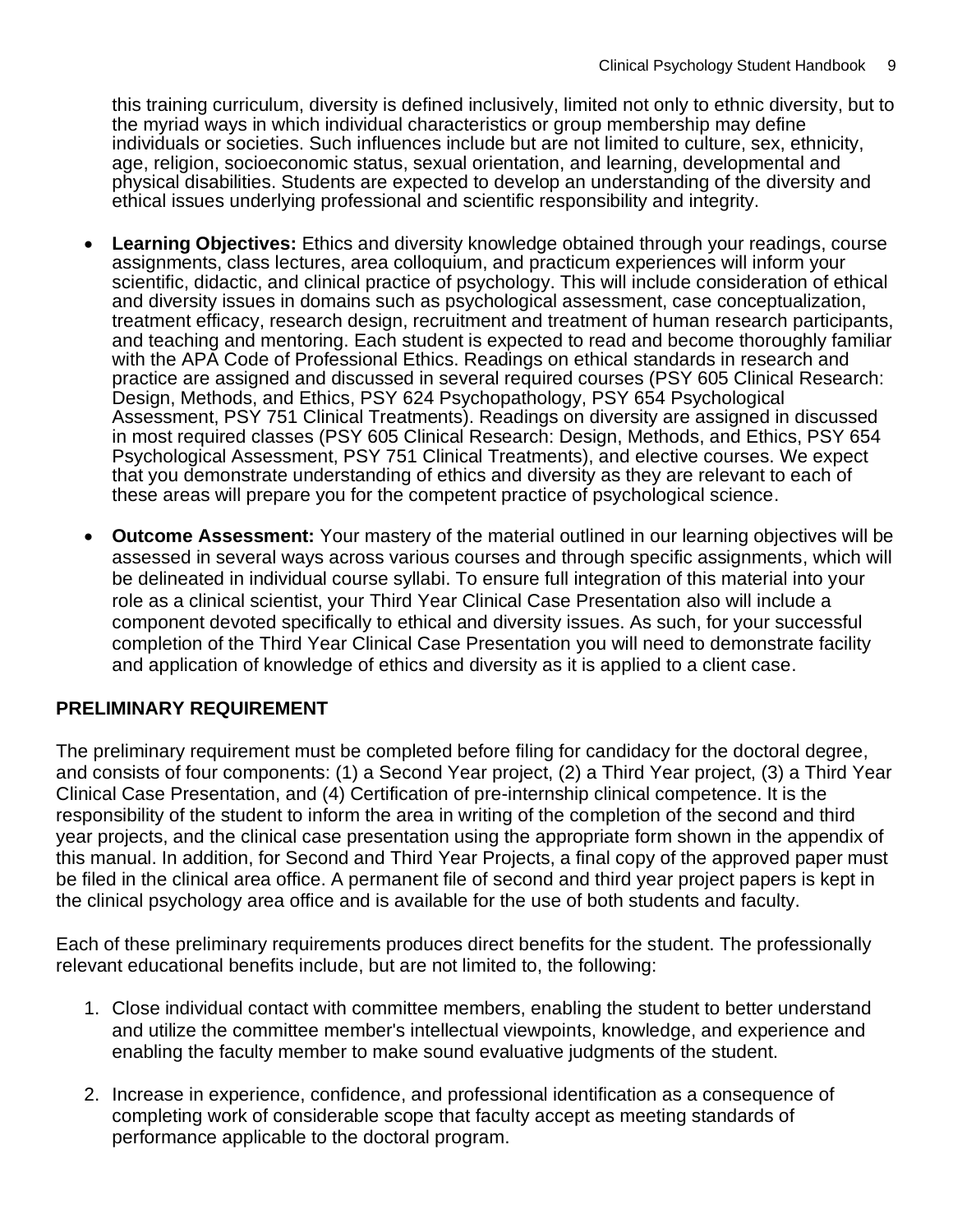- 3. Furtherance of progress in the doctoral program through the use of knowledge and skills in designing or completing additional requirements such as the proposal for the doctoral dissertation or the dissertation itself.
- 4. Furtherance of professional career through publication of the work or through presenting it in professional contexts such as professional meetings, colloquia, seminars, or lectures.
- 5. Use of the work in other professional contexts, such as job interview, program planning and implementation, or research grant applications.

#### **Research Mentorship**

The first step in the completion of the second and third year projects is to develop the skills necessary to accomplish these tasks. Each student should at all times during their graduate career work with a faculty member who has an active research program. Each semester students are evaluated in regard to their research activities with their mentor.

#### **Second Year Preliminary Requirement (Second Year Project)**

Each student is required to complete an empirical research project under the guidance of a chair and at least one additional clinical area committee member. If it would be helpful for the project, a clinical adjunct faculty may serve as a third committee member. Although known as the "Second Year Project," work on this requirement should begin during the first year of graduate school. The project must be completed by the end of the fourth semester of graduate school.

The following steps are involved in completing this requirement:

- 1. A formal written proposal for the research project should be prepared by the student under the direction of the chair and submitted to the remaining committee member(s) for review. A proposal meeting will be held to discuss the details of the proposal and approve the final design. The proposal must be completed by August 1 following the first year of graduate study.
- 2. At the end of the  $4<sup>th</sup>$  semester (Spring of  $2<sup>nd</sup>$  year), the student submits a written paper based on the study. This paper should follow APA style and take the form of a manuscript that could potentially be submitted for publication. The committee will read and evaluate the paper. At the discretion of the committee the paper may need to be revised and resubmitted before it is approved. Once approved, the paper should be filed with the clinical area administrative support person, together with the approval form signed by the committee (see appendix).
- 3. Students are expected to present their Second Year Projects at the Clinical Brown Bag in the fifth semester of the program. This presentation, however, does not constitute part of the evaluation of the project. Presentations should be no longer than 30 minutes in length and will be followed by a question-and-answer period. Clinical faculty and students will complete a feedback form for each presentation. The feedback is designed to be formative to help students develop their presentation skills. (The feedback form is included in the appendix.)

#### **Third Year Preliminary Requirement (Third Year Project)**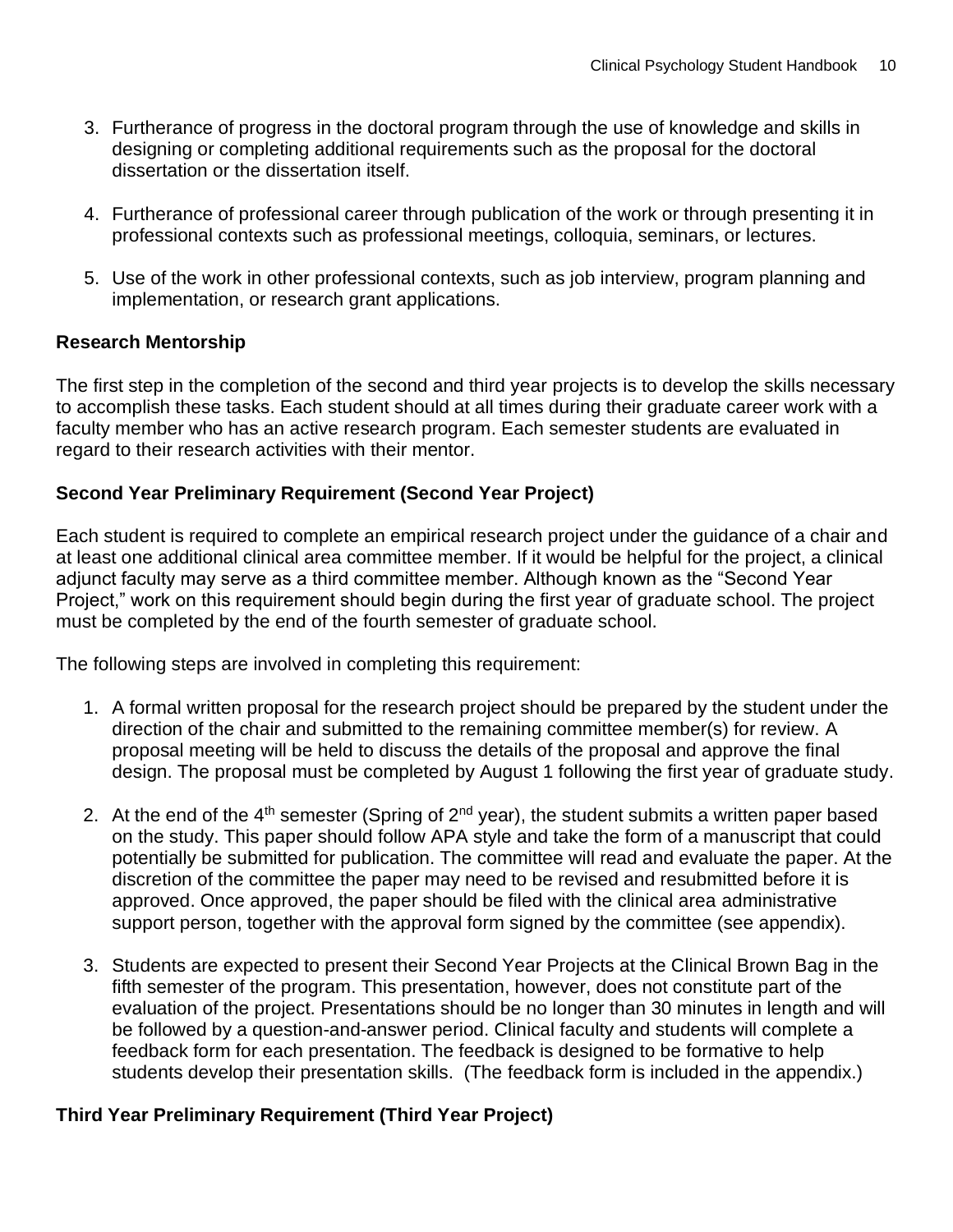Each student also is required to complete a written Third Year project under the guidance of a chair and at least one additional clinical area committee member. If it would be helpful for the project, a clinical adjunct faculty may serve as a third committee member. The specific nature of the project will be tailored to the needs of the student and hence various types of papers can satisfy the Third Year preliminary requirement. These include, but are not limited to, a critical review paper, a paper reporting a meta-analysis, a theoretical paper, a paper reporting empirical research, or an NRSA or F31 grant application. Whatever option is chosen, the paper should be no longer than 50 doublespaced typed pages (using Times New Roman 12 point font), including the reference section, tables, figures etc. The paper must follow APA publication style.

The following steps are involved in completing this requirement:

- 1. The student chooses a topic and prepares a statement of goals (maximum of two pages), which is to be presented to prospective committee members. After some discussion with faculty, the student forms a committee.
- 2. A paper is prepared in consultation with the committee.
- 3. All students must have a meeting of their committee to discuss their final paper. At this meeting, students should be prepared to give a brief oral presentation of their project and to discuss the paper. The exact nature of the presentation and discussion is to be determined by the committee. The committee evaluates and, if appropriate, approves the paper. Once approved, the paper should be filed with the clinical area secretary, together with the approval form signed by the committee (see Appendix).

Given the critical importance of the Second and Third Year Projects in the training of the Ph.D. candidate, a waiver of these requirements based on previous work generally will not be granted.

The high expectation for quality in these projects will mean that most papers will go through several drafts. You should anticipate that it will require at least four months to bring a project from a complete initial draft to a fully approved project.

#### **Deadlines for Completion of Projects**

The Second Year and Third Year Projects are to be completed by the end of the fourth and sixth semesters, respectively. It is important for you to have a realistic sense of the time pressures imposed by this system of deadlines. Most students should use their first semester to explore possible topics for their preliminary requirements, and to approach faculty members about being on the committee.

If you cannot complete a project by the deadline, you must submit a formal petition to the clinical area for an extension. **This petition should be submitted as soon as it becomes clear that the original deadline is not likely to be met. It must be submitted no later than the date of the original deadline**. In the petition, you must demonstrate that the project was begun early, pursued in earnest, and designed intelligently, and that unpredictable circumstances have impeded the proper collection of data or the proper analysis of data. You must also provide a timeline documenting the steps needed to finish the project and request a specific date for the extension. Extensions can be granted for up to (but not exceeding) 12 months from the original deadline date. The student must obtain their advisor's signature, indicating his/her approval, before submitting this petition to the Clinical Area Head.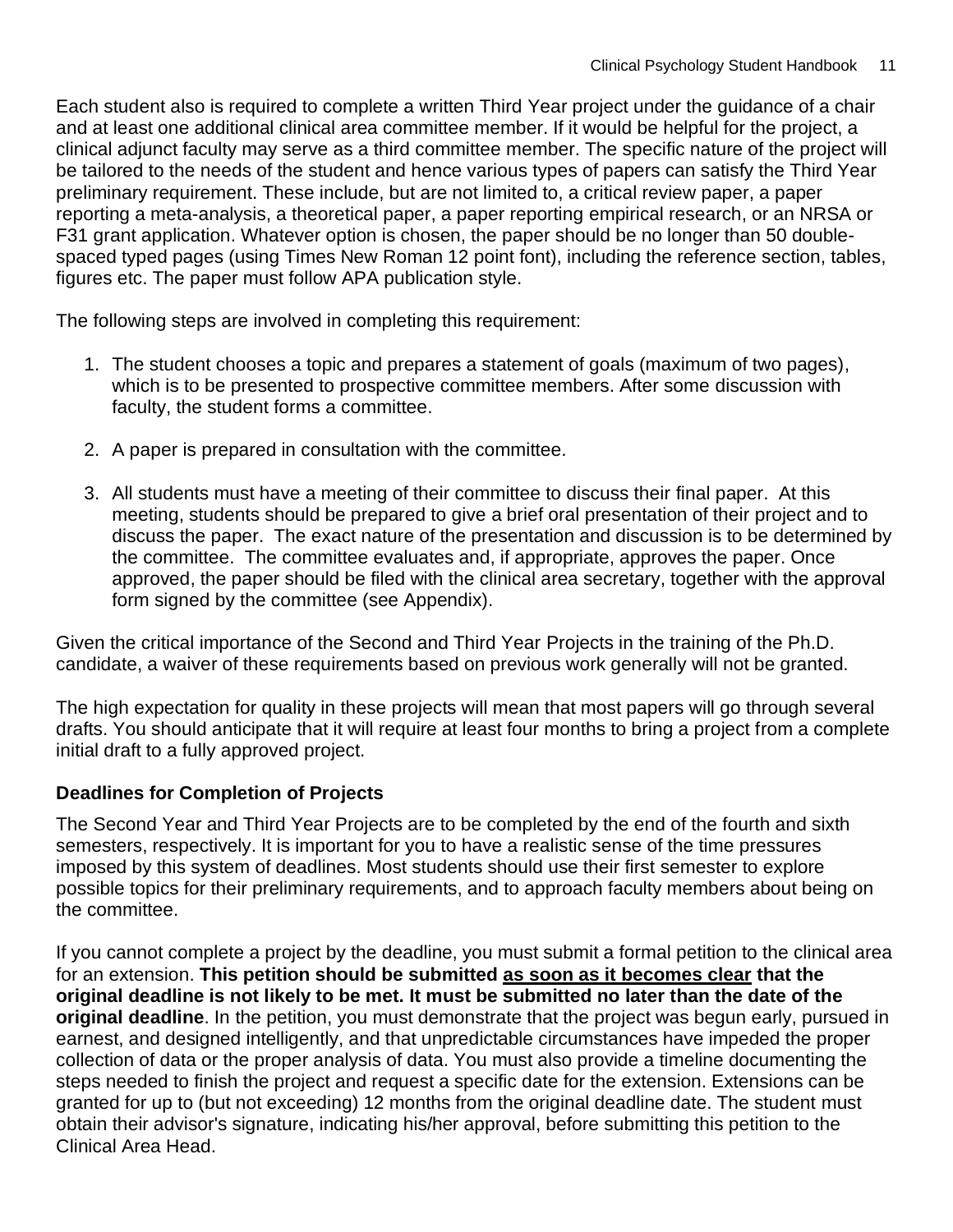Students who complete required projects within the stated deadlines are considered to be *in good standing* in the program. Students who do not complete a preliminary project by the deadline are considered to be *not in good standing* in the program unless they have an approved extension. (Extensions are only granted if submitted prior to the date of the original deadline.) Likewise, students who do not complete a preliminary project by the date of an approved extension also are considered to be not in good standing in the program. Good standing is regained once the student completes all tardy projects. If the student is not in good standing for 6 months, the student must submit a formal letter to the Area documenting progress that has been made and remaining steps needed to complete the preliminary project. If the student is not in good standing for 12 months, the Area Faculty will formally vote on terminating the student from the program. Funded students on an extension or not in good standing are not allowed to engage in external teaching activities. (This restriction does not apply to unfunded students). Students on an extension can petition the faculty for an exemption to this policy.

Faculty are expected to read and promptly return drafts of these major projects. The operational definition of "promptly" is within three weeks. We feel students should not be penalized for delays caused by faculty. Therefore, any time a faculty member holds a paper longer than three weeks, the time in excess of three weeks becomes an automatic grace period. If there are delays on successive drafts, these grace periods are summed. The three-week rule does not apply to the summer months when faculty typically are not paid and not required to read papers. It is your responsibility to document delays in faculty reviews.

In a similar vein, students also have an obligation to submit work in a timely manner. Specifically, materials to be evaluated must be submitted at least two weeks prior to the scheduled examination date. When work is not submitted in a timely manner the examination date will be rescheduled to a time that is at least two weeks later than the date the work was submitted.

#### **Third Year Clinical Case Presentation Preliminary Requirement**

Each student must prepare an oral presentation describing an empirically supported intervention that she/he has delivered to an individual, couple, family, group, or community. This presentation should be about 25 minutes and delivered during the Clinical Brown Bag series in the second semester of the student's third year in the program. The presentation should demonstrate that the student has a conceptual understanding of important aspects of clinical evaluation and intervention and that the formulation of the intervention strategies was based on a set of principles that can be understood and discussed. The presentation should discuss the nature and extent of outcome evaluation and should reveal the student's level of clinical, as well as conceptual, skill in delivering the intervention. Furthermore, the presentation should consider the role (or potential role) of demographic and cultural issues, as well as relevant ethical issues, in the evaluation and treatment plan formulation; these considerations should be evidence-based when possible. Ideally, this presentation should possess value as a teaching instrument for beginning students.

The overriding goal of the presentation is to demonstrate students' clinical skills in the context of a clinical science approach. This includes skills in assessment, conceptualization, intervention, and clinical decision making, as well as the application of the scientific literature to each of these activities. Students are expected to demonstrate both breadth and depth in their thinking about clinical activities. The Area's evaluation will focus on the student's ability to discuss the following aspects of an intervention of their choosing: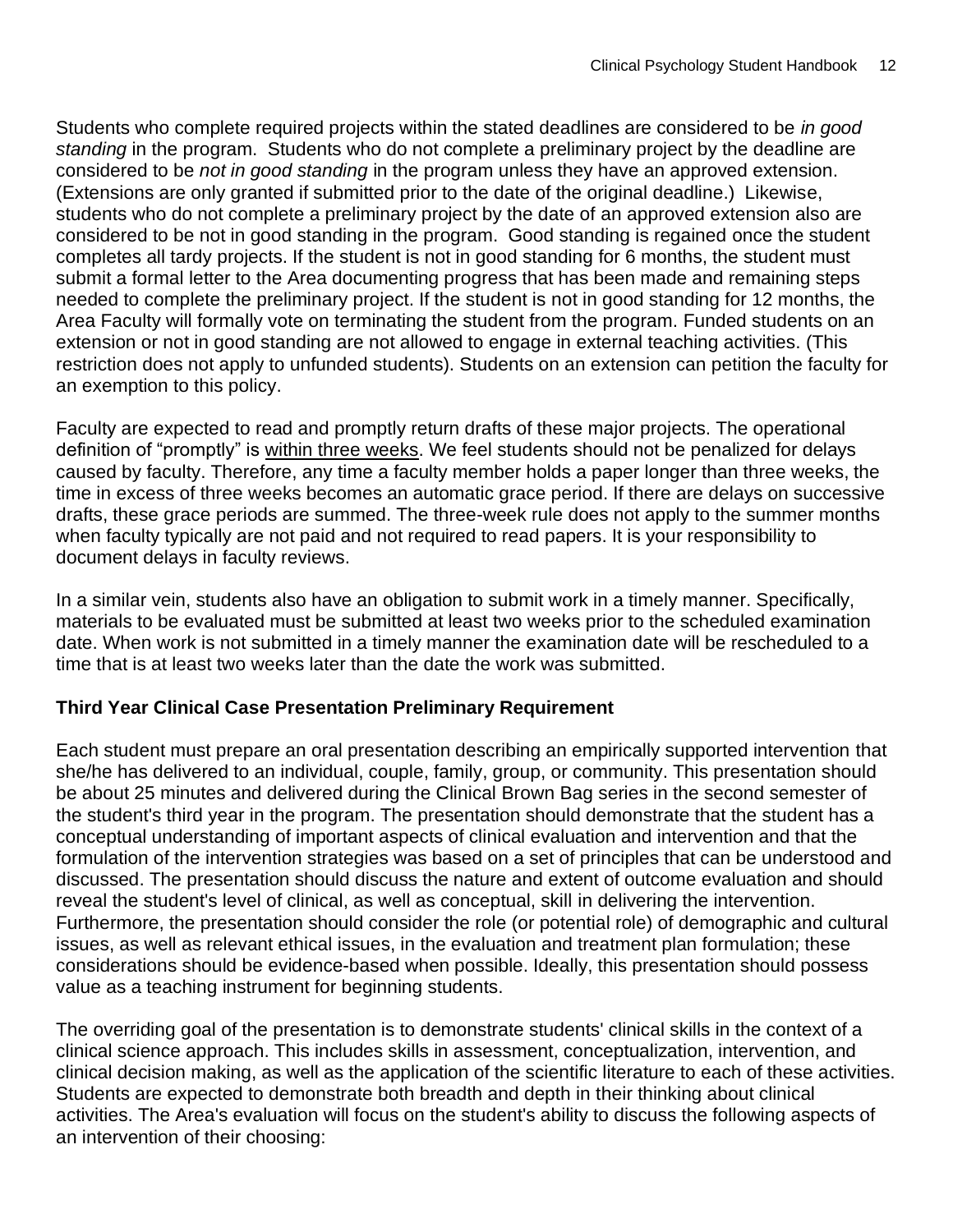- 1. Conceptualization: Identify the client (individual, couple, family, organization, community, etc.) and describe the formulation used to understand the client and to design the intervention. Be sure to discuss the theoretical framework underlying the case conceptualization and why that framework was chosen over alternative theoretical frameworks.
- 2. Assessment procedures: The assessment should inform case conceptualizations and be used to track progress relevant to therapy goals. Describe how the initial assessment was conducted and how ongoing assessment over time was designed and conducted. Show test results and describe the clinical hypotheses that they suggested.
- 3. Process and outcome of intervention: Describe the course, progress, and outcome of the intervention and discuss factors relevant to this course (e.g., specific gains made and what led to them, problems in the working relationship with the client and how they were handled, noncompliance and how that was handled, etc.)
- 4. Ethical issues: Identify relevant ethical issues that bear upon working with this client (e.g., confidentiality, conflict of interest, dual relationship, etc.).
- 5. Socio-cultural/socio-political issues: Discuss larger social, environmental, or contextual factors that bear upon working with this client (e.g., socioeconomic status, ethnicity, sexual orientation, disabilities, gender issues, stigma, religion, managed care, etc.).
- 6. Use and Discussion of Evidence-Based Practices: Discuss and cite the empirical basis for your case conceptualization (e.g., how does the scientific literature bear upon your diagnosis and case conceptualization?) and the evaluation/intervention procedures you used with the client (e.g., the relevant outcome literature). In doing this, compare and contrast the scientific basis of your chosen procedures with other empirically supported methods discussed in the literature; provide a clear and compelling argument for your choice of methods.

In addition, you also will receive a "Fidelity" rating from any supervisor who has overseen the case.

Note that all required elements need not be relevant to a given case presentation. When a required element is not particularly relevant, the student will be expected to talk more broadly about that element from an academic point of view (and/or to speculate on the ways it could have been relevant if the client presented differently).

Students should use whatever materials are appropriate (e.g., test results and profiles, recorded interviews with the client, etc.) to maximize the presentation's worth as both a teaching tool and a vehicle for evaluation of clinical skills. Note, however, that care should be taken throughout the presentation to guard the identity of the client as much as is possible. Given the sensitive nature of these presentations, attendance will be limited to only core clinical faculty, clinical supervisors, and doctoral students. In order to help with time management, the presenters will be given a signal at 20 minutes that they have 5 minutes to complete their presentation. At 25 minutes, the presentation will be terminated.

The core faculty of the Clinical Area will evaluate the presentation according to the competencies detailed above. These evaluations will be tabulated by the DCT, who will provide feedback to the student one week after the presentation. Subsequent to the provision of feedback, the evaluations will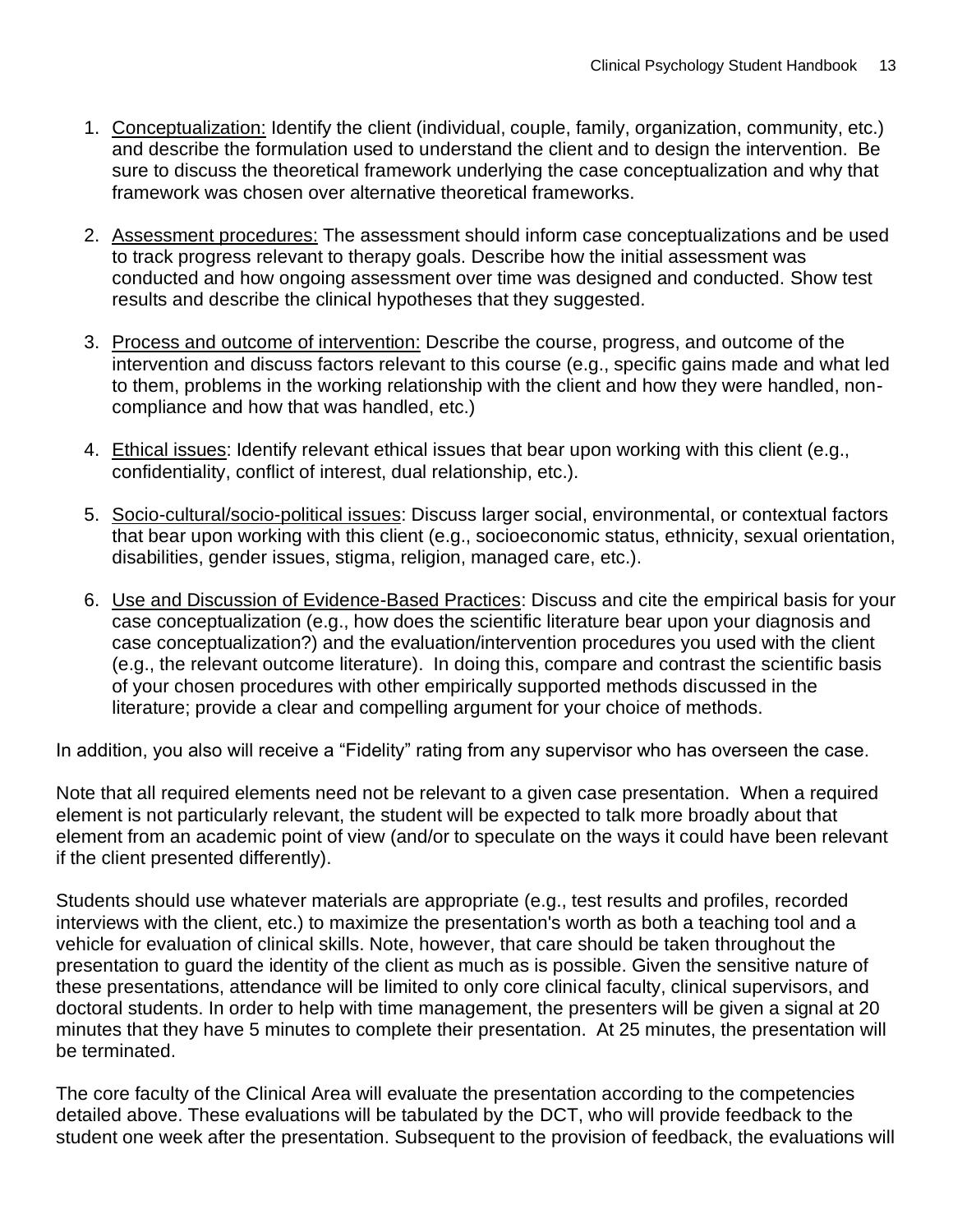be filed in the student's folder in the clinical area office. If the presentation does not meet the standard for competence in any of the evaluation domains (defined as a average score of at least 3 out of 4 in any domain or the total score), remedial steps will be discussed by the clinical faculty at the student guidance meeting at the end of the semester. Once the presentation is approved, the student should file the approval form signed by the primary mentor and the DCT to the area administrator.

#### **Pre-Internship certification of clinical competence**

To be certified as clinically competent the student must successfully complete: (1) at least two yearlong practica (four courses) beyond the Clinical Interventions courses. There should be nonoverlapping supervision among the courses so that each student will have been supervised by at least two different clinical faculty supervisors; (2) the third-year clinical case presentation.

#### **APPROVED CLINICAL INTERNSHIP**

In addition to the preliminary certification of clinical competence, the student must satisfactorily complete an approved internship. To apply for internship in a given year, ALL required courses, research projects, practica, the clinical case presentation must be completed by October 15 of that year. In addition, students applying for internship are required to defend their dissertation proposals by September 15 of the application year. If the committee requests changes, students will have until October 15 to complete the changes and get approval from all committee members. If these deadlines are not met, students will not be certified for internship readiness by the DCT.

Students can assume that any APA-approved internship that is primarily Clinical Psychology in nature will be approved by the Area. Students are required to complete the APPIC application, interview process, and the primary internship match process before the Area will consider or allow an "inhouse" internship or an internship that is not APA-approved. In such cases, students must submit a petition to the Area that:

- 1. provides a clearly specified training plan documenting the nature and timing of the rotations, as well as the nature of the supervision. At least 60% of this training must involve new experiences that are distinct from previous training and new supervisors.
- 2. makes the case that these experiences advance the student's training forward, are distinct from past training, and are the next step in the student's professional development.
- 3. insures that there is a mechanism in place by which the student's performance is evaluated (and that this information is communicated to the DCT) and that the approved training plan was followed.
- 4. includes the APPIC Application For Psychology Internship (AAPI) Part II form.

These petitions would then be considered by the faculty on a case-by-case basis.

It is expected that a student will complete an approved internship satisfactorily. An evaluation of performance will be obtained from the internship agency. The internship must be completed to the satisfaction of the internship agency for the student to qualify for the Ph.D. degree.

#### **DOCTORAL DISSERTATION**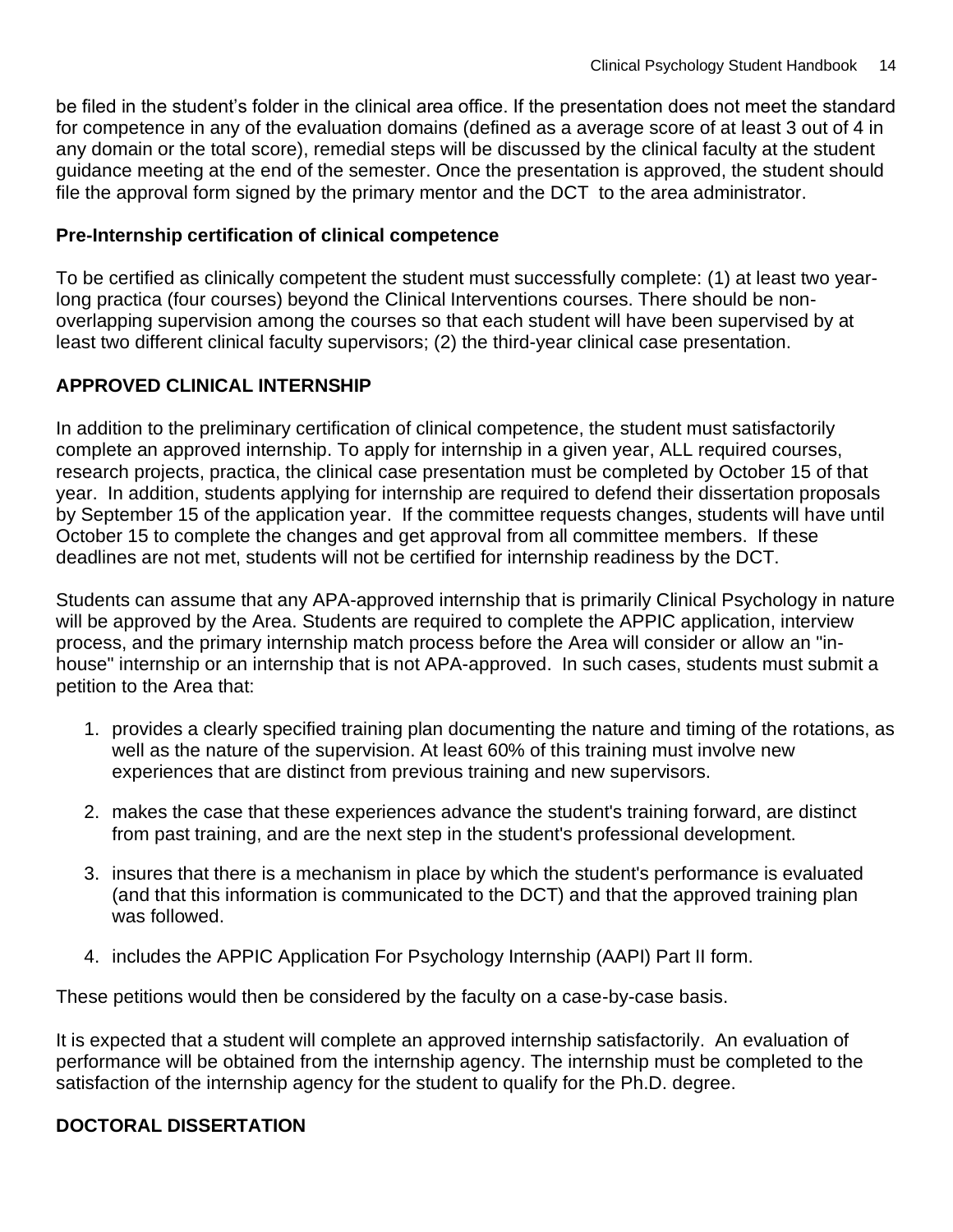Character of the Dissertation: The Ph.D. Dissertation must be a major piece of research that is grounded in clear and meaningful psychological theory and is a thoughtful, integrated, original research effort. The dissertation should address a substantive research problem in psychology. The dissertation research will be guided and evaluated by a Faculty committee selected by the student, with consultation with the major professor.

Dissertation Committee: The student shall select a major professor who will bear most of the responsibility for guidance. In addition, three other faculty members will serve on the Dissertation Committee. As described in the Psychology Department Graduate Student Manual, two of the four committee members must be from one of the areas within the Department. One faculty member must be from a different area within the department. The fourth committee member can be from any department at the University. More details concerning procedures for submitting the dissertation are contained in the Psychology Department's Graduate Student Manual. In addition, students should consult the Office of the Graduate School for the most current administrative details concerning the deadlines for submission of programs, etc.

Scheduling a Final Defense: Per Department and University Policies, students must complete the "Permission to Defend" form (PT-D) and have it signed by all committee members at least two weeks prior to scheduling a final defense date. The purpose of this form is for committee members to make a determination that the written document is above threshold for holding the final defense meeting. In practice, this means that students must distribute their dissertation final drafts to their committee members at least four weeks prior to an anticipated defense date (two weeks prior to PT-D form deadline). Note that if any committee member deems the written document to be below threshold, additional time will be needed before a final defense date can be scheduled. Please keep these firm deadlines—as well as the degree conferral deadlines set by the Graduate School in a given year—in mind when planning your dissertation timeline. Finally, per Department rules, note that students are not permitted to participate in graduation ceremonies unless the dissertation has been successfully defended.

Time to Completion of the Degree: The program is designed to be completed in six years—five in residence completing course requirements, clinical practica, and research—and a final year completing an APA-accredited clinical internship. Going longer than five years in residence requires a formal proposal to and approval of the Area faculty. An extra year is permissible only when circumstances justify it (e.g., a funded NRSA fellowship, other unavoidable circumstances). In addition, note well that the Graduate School requires that work toward a Ph.D. degree must be completed within seven years (official leaves of absence excluded) from first registration date. The student may petition for an extension of this deadline, but the Graduate School is not easily swayed in granting such extensions.

#### **SUMMARY OF MINIMUM LEVELS OF ACHIEVEMENT**

To graduate from the Clinical Psychology PhD program at the University at Buffalo, the following summarizes the minimum levels of achievement. Details and operational definitions are found throughout this handbook.

1. Students must pass all required courses with a grade of B- or better.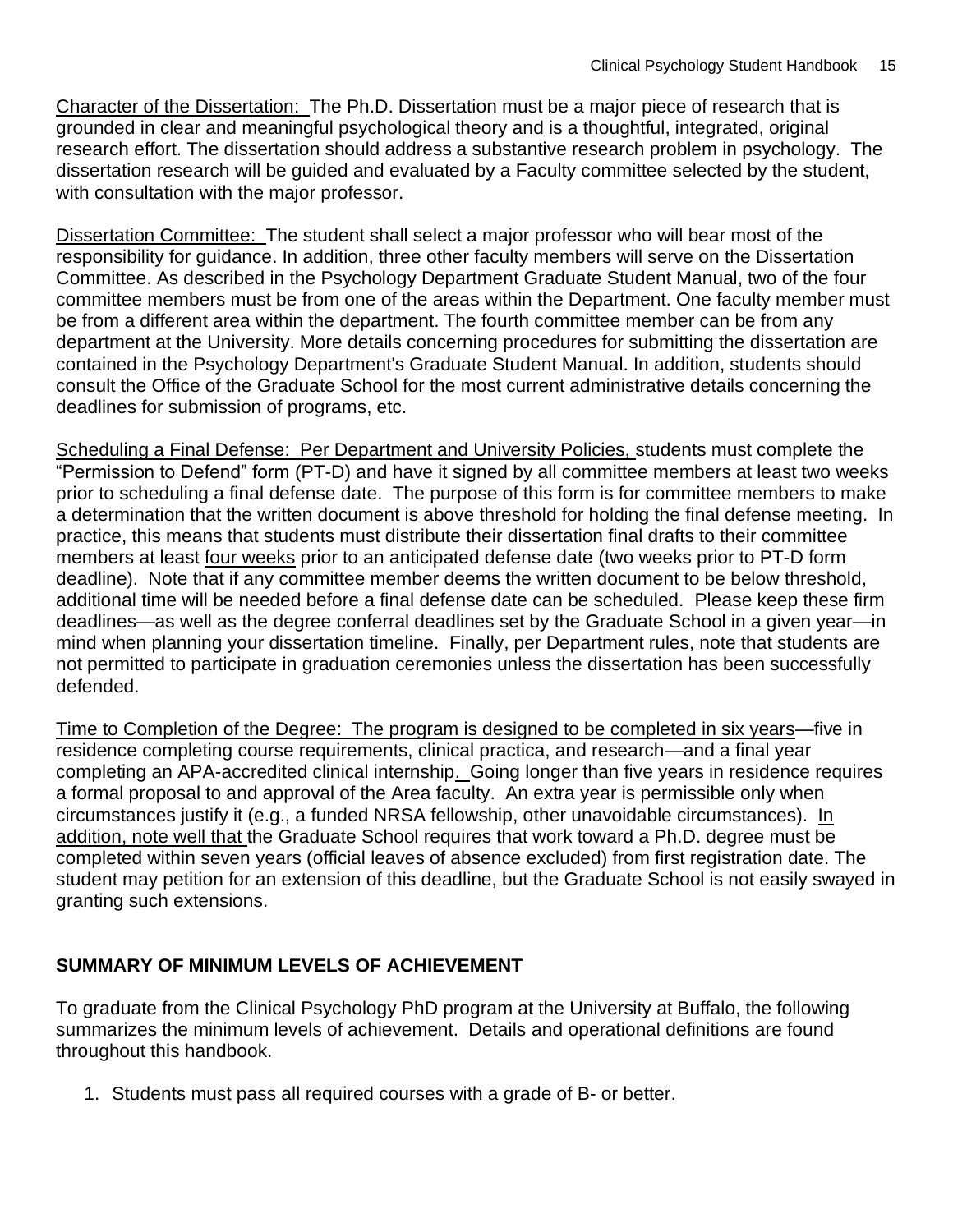- 2. Students must successfully propose, complete, and defend an empirical Second-year Project, and must present the results of the project during the clinical brown bag series.
- 3. Students must successfully complete and defend a Third-year Project.
- 4. Students must successfully complete the Third-year Clinical Case Presentation in the clinical brown bag series. As described above, scores of 3 or better are required for all evaluation criteria and the aggregate score.
- 5. Students must maintain regular attendance at clinical brown bags while they are in residence.
- 6. Students must participate in manuscript preparation activities during their tenure in the program, which includes at minimum the write-ups for their Second-year project, Third-year project, and doctoral dissertation. In addition, students are encouraged to submit these manuscripts for publication and to collaborate with faculty on additional manuscripts beyond those required by the program.
- 7. Students must disseminate their research publically, at minimum to the Clinical faculty and students in the clinical brown bag series, but preferably at professional conferences and meetings.
- 8. Students are expected to participate in professional activities at the Department, University, community, and/or profession levels. This can be demonstrated in a wide variety of ways, including involvement in professional organizations; membership on Department, University, or professional organization committees; participation in manuscript review activities; presentations; publications; grant writing; and/or teaching.
- 9. Students must successfully complete all University-mandated research ethics courses (e.g., CITI course) and demonstrate sensitivity to ethical principles in clinical and research work.
- 10.Students must demonstrate sensitivity to diversity in clinical and research work.
- 11.Prior to being certified as ready to apply for internship, students must attain ratings of 2 or greater ("developmentally expected level of performance") on all domains listed on the Clinical Practicum Evaluation Form, completed following each internal and external practicum experience.
- 12.Students must successfully complete an APA-accredited predoctoral internship or a nonaccredited internship approved by the Clinical Area faculty.
- 13. Students must successfully complete the dissertation.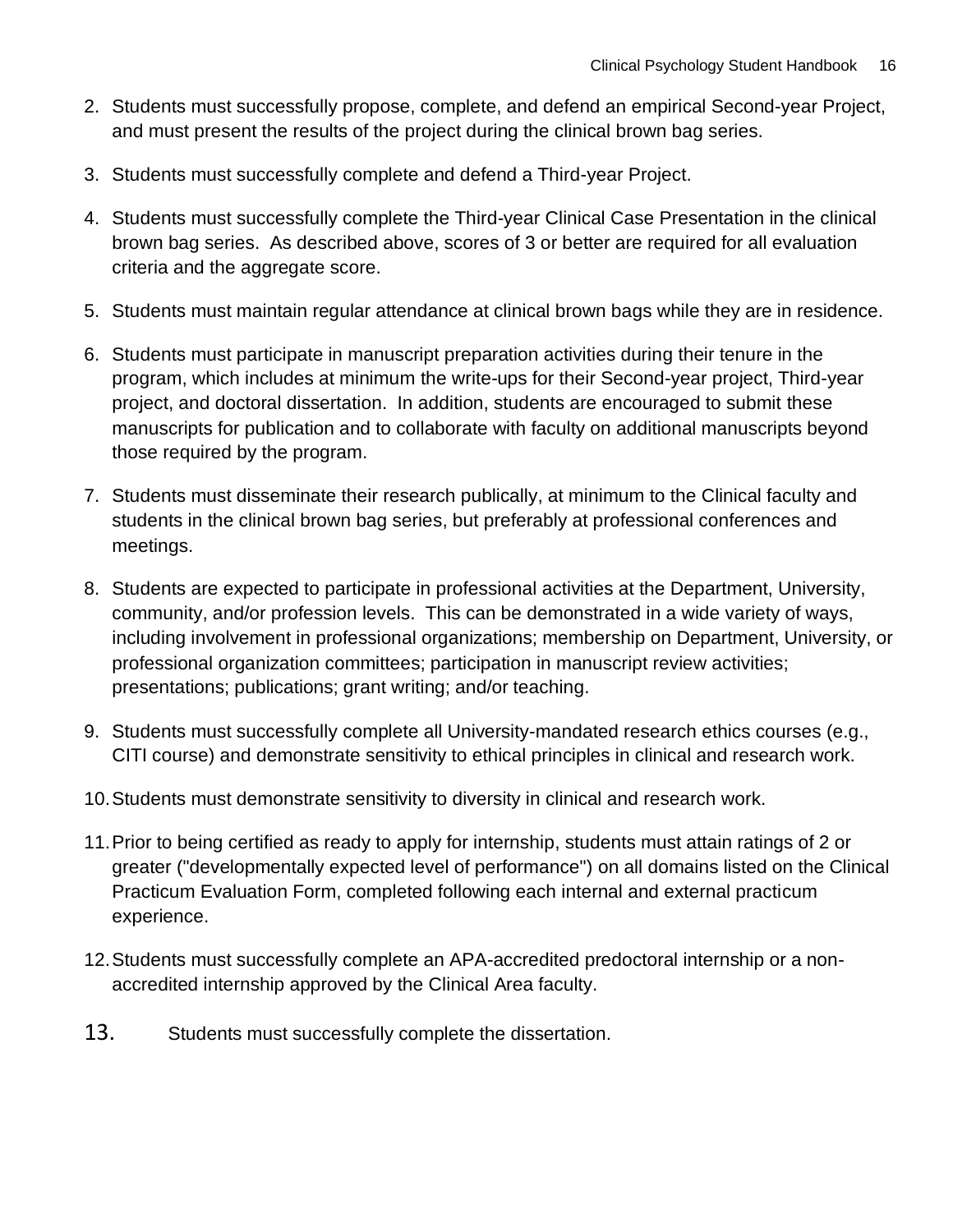### CHAPTER 3

# Procedural Matters

#### **Student Guidance and Consequences of Negative Evaluations**

At each stage of progress through the program, the student's advisor reports to the Area Faculty on the progress and performance of the student. Students failing to meet any program requirements satisfactorily may, at the option of the faculty, be given a second chance to meet that requirement. An individual who fails to meet preliminary requirements satisfactorily may be dropped from the program.

#### **Clinical Competence Certification**

In determining whether the student has met the minimum standards for clinical competence, the DCT consults with faculty and reviews written clinical evaluations and course grades. Based on this material, the DCT determines whether the student has had the minimum number of supervised client contact hours, has successfully completed the required practicum sequence, has demonstrated (via course performance and supervisor evaluations) an adequate level of clinical skill and requisite level of professional conduct, and has successfully completed the Third Year Clinical Case Presentation. For a student who fails to meet pre-internship clinical competence level, the following procedure is recommended: the student will conduct an additional year of clinical casework. This will include at least 52 hours of direct contact in the Psychological Services Center, as well as any additional placement. Upon completion of the casework, supervisors will submit their evaluations and a conference will be held in which the overall progress of the student from the initial point to the end point will be evaluated and another determination of clinical competence will be made.

If a student should fail to be certified on the second evaluation, the student will be dropped from the Clinical Psychology Program and allowed to pursue the Ph.D. in a non-clinical area, subject to the approval of the Graduate Studies Committee.

If a student fails to complete the internship satisfactorily, a determination will be made at that point about whether the internship was failed so severely that continued internship training would appear to be fruitless, or whether an additional internship year might be sufficient to bring the student up to professional skills level. Determination will be made on the basis of the full report from the supervising internship agency and on the basis of previous evaluations. If a student should be considered to have completely failed the internship requirements, he or she will be asked to pursue a non-clinical Ph.D.

#### **Apprenticeships, Fellowships, and Assistantships**

The major part of a student's training in our program is the mentorship relationship with a faculty member. Therefore, an essential component of the training program is a required apprenticeship for all students. Incoming students during their first year must establish an apprenticeship relationship with a faculty member.

It is also expected that faculty mentors will make the apprenticeship meaningful. The faculty member should involve the student in all phases of the ongoing projects, including conceptualization, design, execution, analysis, and evaluation. It is hoped that the student will thereby experience as broadly as possible the various components of the actual day-to-day experiences of the working faculty member.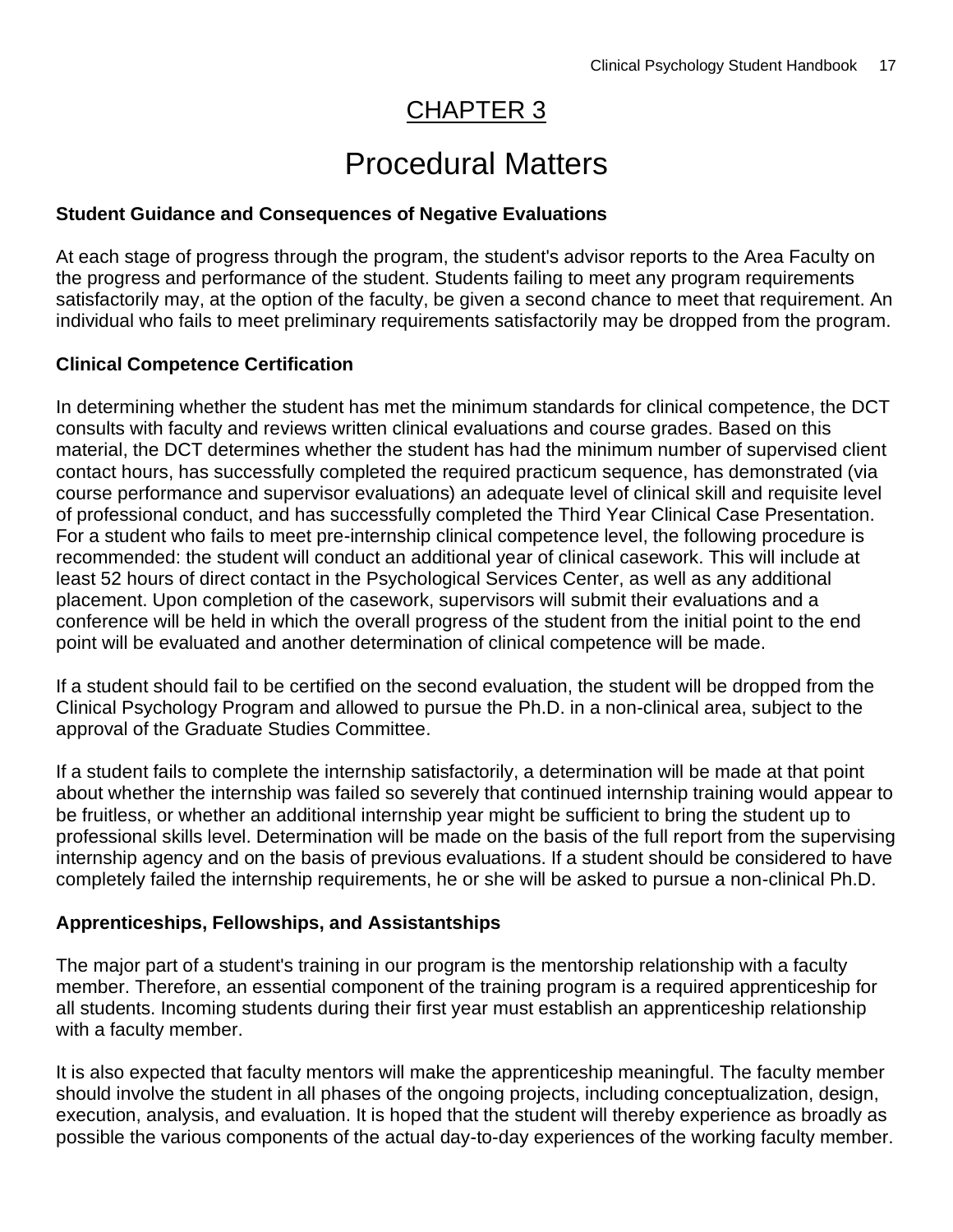After the first year, the student must continue in an apprenticeship relationship with a faculty member of his or her own choosing. Usually, the chair of each preliminary thesis or original research project will be working with the graduate student in an apprentice relationship. The chair of the doctoral dissertation committee frequently has a similar relationship with a student.

It should be clearly understood that the apprenticeship relationship required of students is independent of the financial support that they may receive from the Department. All students are expected to serve as apprentices, irrespective of their financial support or lack thereof. Similarly, as indicated in the Department's Graduate Student Manual, service as a teaching assistant or in teaching a course is considered part of a doctoral student's professional training. All students, whether funded or not, are expected to perform some teaching service during their graduate careers.

Standards about how much time a student should be spending on an apprenticeship are variable, but it is reasonable for a student to spend approximately 20 hours per week (about 1000 hours per year) in apprenticeship training with a faculty member. Students should be aware that when they pursue their careers after the completion of the Ph.D., the quality of performance in apprenticeship activities is likely to carry far more influence than grades and other so-called objective criteria. It is generally accepted that the relationship that students establish with faculty members may be a far more significant component of their overall graduate education than some of the other more formally prescribed components.

#### **Advisement**

Each student must have an academic advisor who is a member of the clinical faculty. The academic advisor can be the student's research advisor or it can be another faculty member. That is up to the student to choose. Some students may be more comfortable keeping their academic and research advisors as the same person while others may welcome the opportunity to have formal access to two faculty members. Either option is fine. Whatever option is chosen, it is important that each student be represented by a faculty member at each Student Guidance Meeting.

How do you go about getting an academic advisor? Simply ask - all faculty members are open to being approached by students who are not their research advisees. Establishing an advisor-advisee relationship occurs by mutual agreement of student and faculty member.

It is the responsibility of the faculty academic advisor to provide general counsel regarding:

- 1. departmental and area requirements
- 2. development of a program of studies
- 3. the full faculty's view of the student's progress through the program.

It is assumed that the existence of an academic advisor will ensure that at least one faculty member is concerned for the general welfare of each student. Students are encouraged to consult their academic advisor on any matter related to their graduate and professional careers. This is especially important in the first few months in the program, when you will be faced with difficult decisions (regarding courses, faculty committees, etc.) at a time when you may have little understanding of Area regulations, informal administrative practices, and the general "culture" of the Area.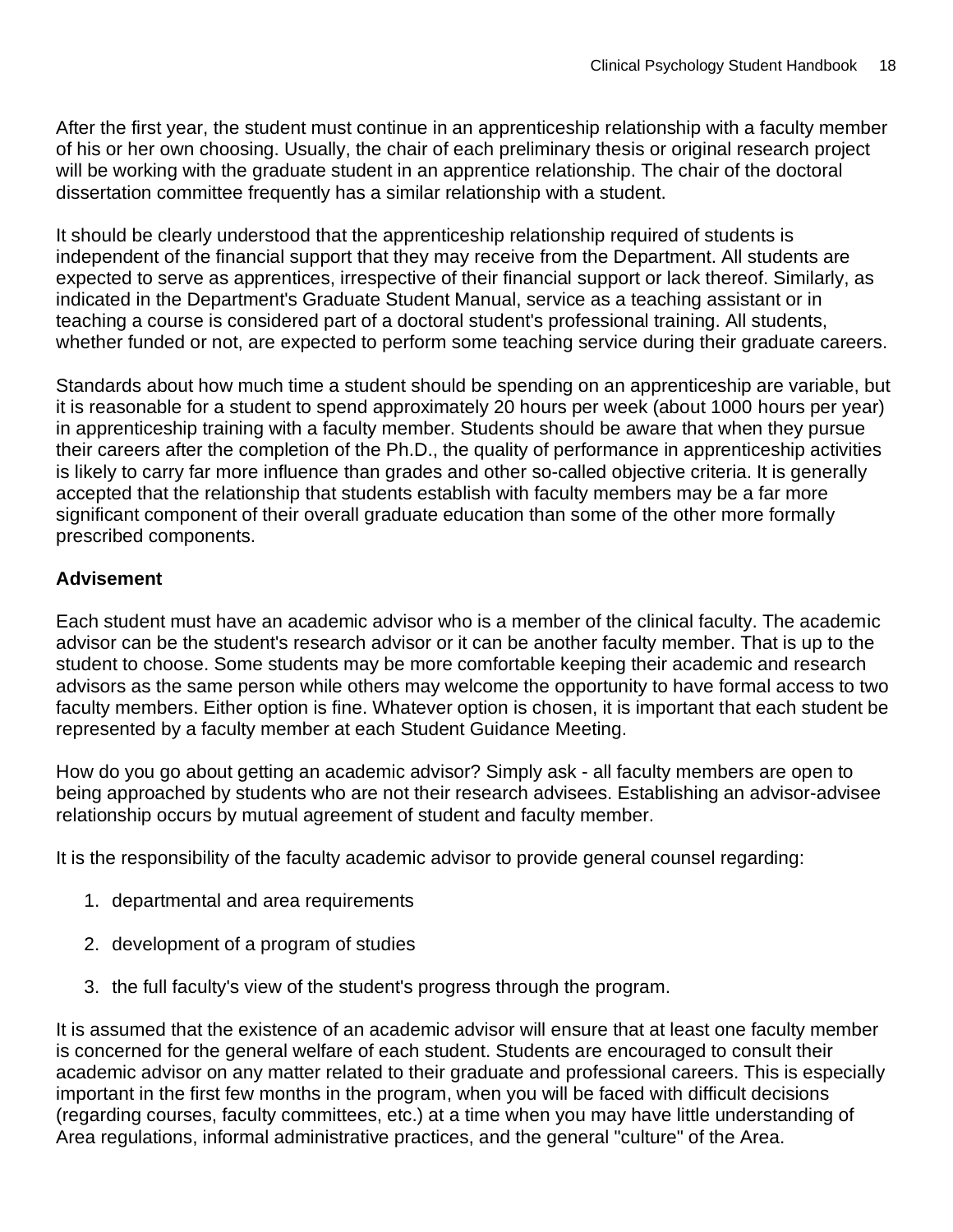#### **Psychological Services Center**

A considerable amount of your practicum training will occur in the Psychological Services Center (PSC). For example, Intervention I, II, III, and IV, which are required courses, take place in the PSC. You will begin seeing cases in the PSC in the Fall semester of your 2<sup>nd</sup> year in the program. To facilitate a smooth transition into your work in the clinic, the area has developed a procedure for "shadowing" a more senior student during the summer between your  $1<sup>st</sup>$  and  $2<sup>nd</sup>$  years. This is described below.

#### Clinical Shadowing Experience

 *During the summer before students' 2nd year in the program, they will have the opportunity to gain direct exposure to clinical work by "shadowing" a senior student in the PSC. For those students electing to shadow, the experience will include observing two therapy sessions from the observation room, and attending one supervision session with the senior student's supervisor. Prior to each therapy session the senior student will orient the junior student to the process of preparing for a session. In addition, they will debrief following each session, and review any questions the junior student might have. Ideally, the observation of supervision should occur between therapy sessions in order to demonstrate how supervisor feedback is provided and subsequently incorporated into a treatment plan. All advanced students will be contacted by the PSC Director at the beginning of the summer in order to identify volunteers to provide this shadowing opportunity; junior students will then be assigned accordingly.* 

Note that this shadowing experience is optional. It is intended to help students feel more comfortable when they begin their work in the clinic. It is not a program requirement. If you are interested in participating in this experience, you should contact the Clinic Director at the end of the Spring semester of your 1<sup>st</sup> year to be connected with a senior graduate student whom you can shadow.

In addition, any students seeing PSC cases over the summer between their 2nd and 3rd year are required to enroll in Intervention V (PSY 765) during the fall semester of their 3rd year. (A copy of the PSC Policy and Procedures manual is available on the Department of Psychology – Clinical Area website.) Please note that client records and reports must be completed in a timely manner. At the end of each term, the PSC Director and staff will complete a records audit; practicum grades and clinical competency certifications will not be provided until all client records are up to date.

Once you have completed your required practicum courses, you are expected to carry three cases (average 2 client contact hours per week) at the PSC when in residence and complete a minimum of 52 hours of direct service hours per year, with the exception of the internship application year. Up to half of these hours can be completed in a faculty-sponsored intervention setting. These are typically research-based interventions that are part of a faculty member's ongoing research program. All such experiences require the prior approval of the clinical faculty. If you are planning on completing hours outside of the PSC in a faculty-sponsored research setting, you should write a letter to the DCT detailing your plans, including the setting, the faculty member supervising your clinical activities, the total number of client contact hours and direct supervision hours you expect to have, and the dates that you will be involved in that setting. This letter should be submitted to the DCT no later than two weeks prior to your beginning seeing any clients in this setting. The DCT, in consultation with the faculty, will review your request and, if the activity is approved, a signed copy of the letter will be placed in your student file. Approval for these activities will be in effect for no more than one year after the submission of the letter.

Also note that the PSC maintains an incentive system for rewarding advanced students (i.e., those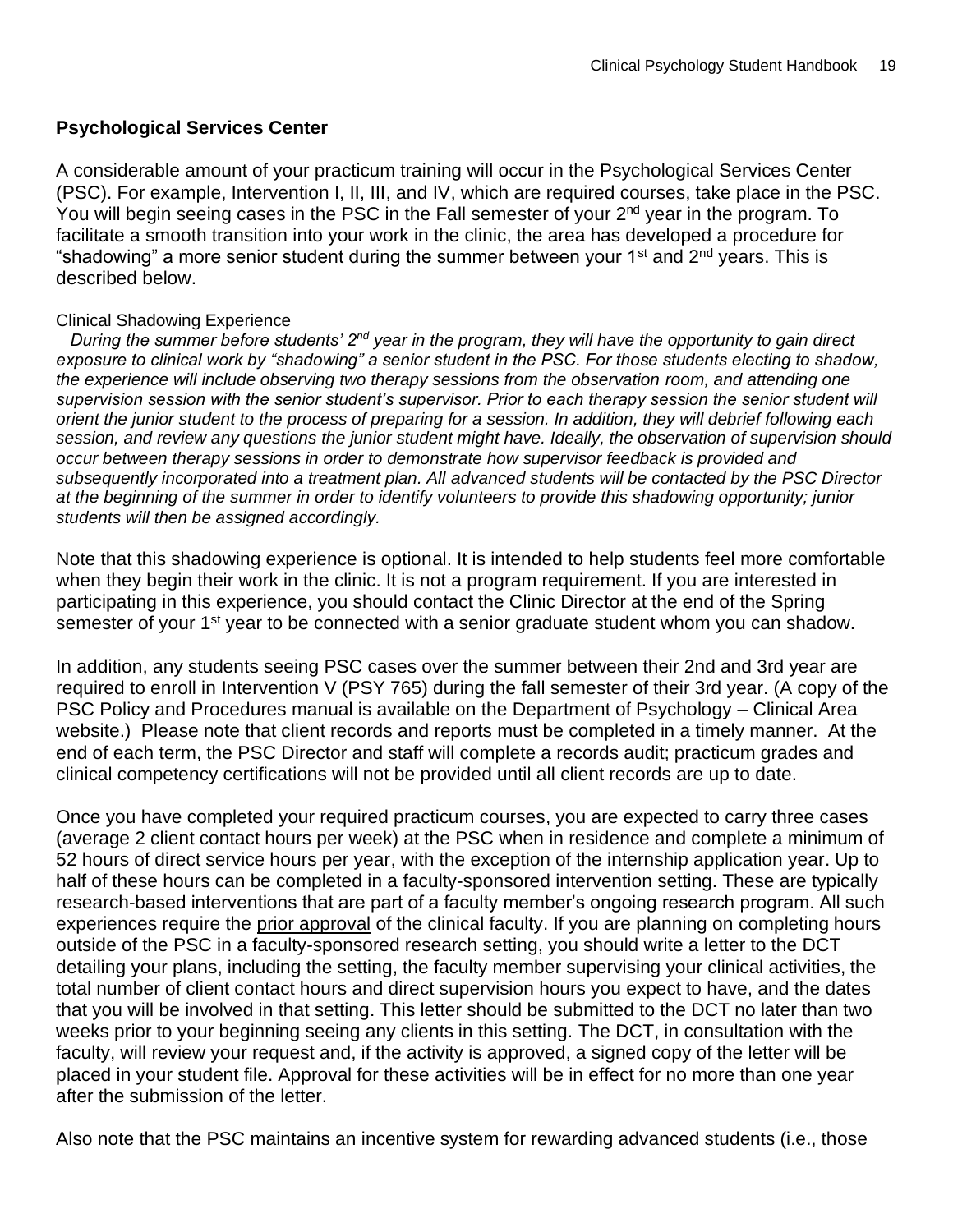beyond the required practicum courses) for seeing more than 52 hours of direct service in any given year. Once a student reaches the 52-hour threshold in a given year, \$5 of each additional session fee collected (or the actual fee collected if it less than \$5) is contributed to a pool of funds that can be used by students for professional expenses (e.g., conference travel, internship application expenses, books and software, etc.). Students' shares of this fund will be proportional to the number of client hours that they contributed to the pool. Note that incentive policies may change from year to year, depending on PSC revenues and expenses.

#### **Semi-Annual Student Guidance Meeting**

Twice each academic year the faculty will meet to review the progress of each student.

Progress report: Before each Guidance Meeting, you will be asked to complete a short progress report (see appendix for progress report form). You and your academic advisor should review your progress report (and discuss any other relevant matters) before the Guidance Meeting. This is not meant to be a bureaucratic chore but rather something functional, to ensure that faculty members have access to relevant information in considering your progress and that you have someone who can speak for you in the meeting.

Feedback letter: Your academic advisor will write you a feedback letter following each Guidance meeting that is co-signed by the DCT and the Director of Graduate Studies. You also will be asked to sign the letter, attesting that you have read the letter and discussed its contents with your advisor. The letter will become part of the records kept by the Department. Students and academic advisors may make additional arrangements for feedback (e.g., a face-to-face meeting) if they so wish.

Meeting that includes DCT: Where a student is encountering serious problems (or where special circumstances warrant), s/he will be asked to meet with her/his academic advisor following the Guidance Meeting. The DCT will also attend this meeting (as an aide memoire).

Third-year Review: A formal review of all students is completed at the end of their third year in the program. Those who have not completed required courses, research projects, clinical competency requirements, and other required assignments will be particularly scrutinized. Outcomes after this review include (a) continuation in the program, (b) continuation with a formal remediation plan and timeline, or (c) expulsion from the program.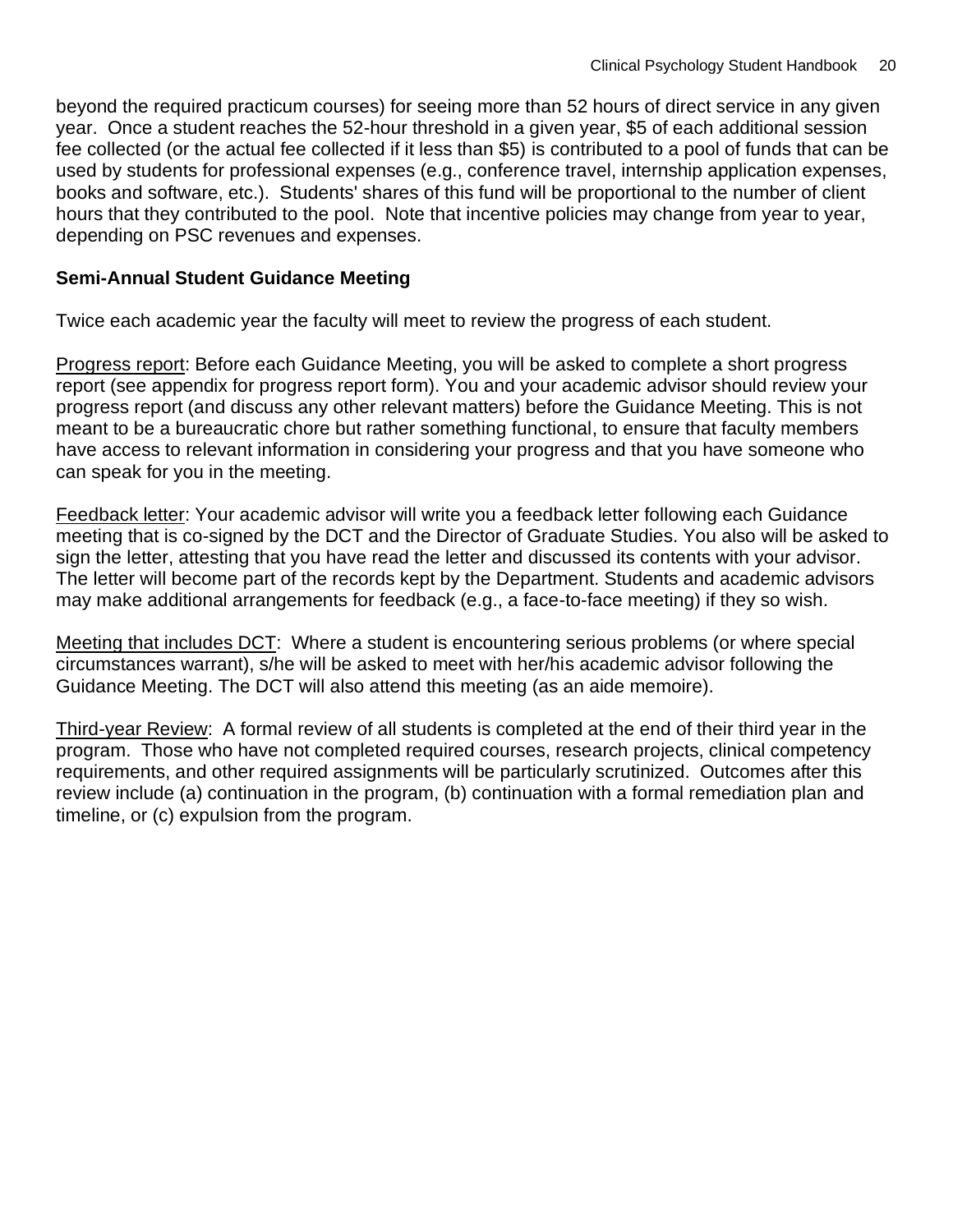# CHAPTER 4

### **Expectations**

#### **Mentors**

The most important person in your graduate career is your academic and research advisor or advisors. It is critically important that you maintain close contact with your advisor(s) throughout your graduate career. Graduate education is based on mentorship. If for any reason you are not comfortable with your advisor or if you would like to change your research focus and work with another advisor, you should take steps to connect with a new advisor of your choice. Nothing gets students in academic jeopardy more quickly than becoming isolated from the faculty and a faculty advisor.

#### **The Faculty**

The relationship between you and the clinical faculty is critical. You are encouraged to not only work closely with your mentor, but also to utilize the other faculty resources of the area. You will likely have courses from most of the faculty in the area. Courses at a graduate level are much more active than at an undergraduate level. Talking with faculty, discussing ideas, raising questions, are all a part of a graduate training. Bouncing ideas off two or three different faculty members often gives you additional perspectives on a problem and sharpens your own thinking. The members of the faculty are committed to graduate education or they would not be here. You will find most faculty members are easily approachable and willing to talk with you.

#### **Professional Responsibility**

From the day you start graduate school it is important to realize that you are now a professional. As a professional, much more is expected of you. Your mentorship relationship with your academic advisor involves a commitment to be an active part of his or her research laboratory. Your graduate classes and seminars are very important. The expectation is that you will attend all of your classes unless illness or an unavoidable professional conflict interferes with attendance. Deadlines are a constant fact of life for professionals, and they must be dealt with effectively. Waiting until the deadline is nearly here before beginning a project never works at a graduate level, where much more is expected than probably has ever been expected of you before. Your work with clients carries a number of responsibilities that are unlike any that you likely faced before. In an emergency, the welfare of your client comes first and foremost. That may mean speaking with your client at 2:00 a.m. if they are suicidal, and of course, contacting your supervisors (yes, calling them at 2:00 a.m. as well) to keep them informed of your actions. Appointments with clients should be considered sacred. You should arrive on time and prepared for every session. The professional responsibilities that you have to your client can be complex and at times may even conflict with one another. Using your supervisors as resources when dealing with difficult cases is valuable. You will have other responsibilities as well. As part of your graduate training, we require all students to have experience teaching. You will also be called on to help with the general functioning of the department (e.g., all students are expected to proctor exams on occasions). Although there is very little learning involved in proctoring, your willingness to shoulder your fair share of the responsibility will definitely be noticed by the faculty.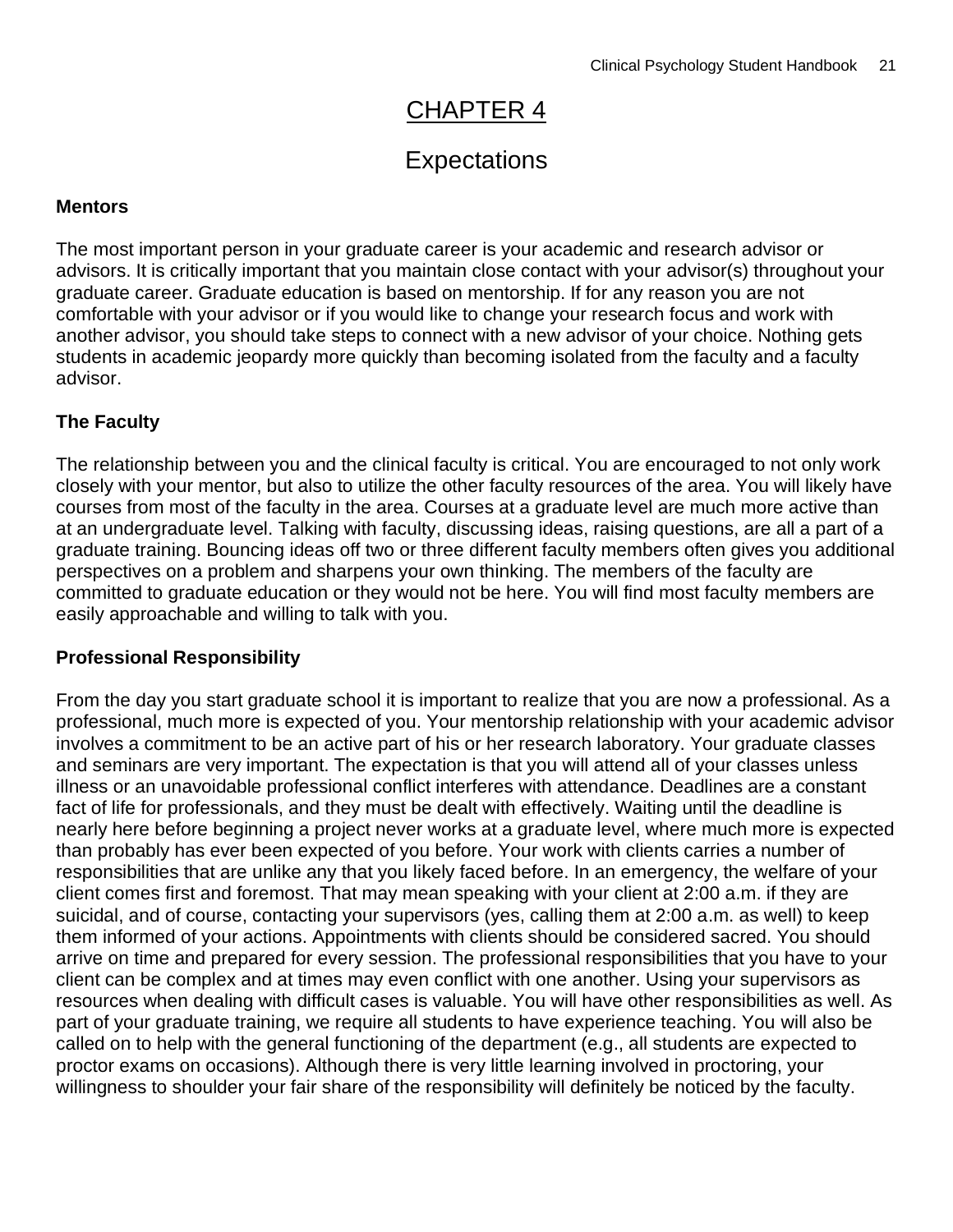#### **Research Ethics**

As a critical part of your professional development, we expect you to increase your knowledge of, and sensitivity to, issues surrounding the responsible conduct of research with human subjects and gain an understanding and knowledge of the federal regulations and guidelines that apply to research with human participants. Consequently, you must complete the web-based training in human subjects' protection and research ethics offered by the Collaborative Institutional Training Initiative (CITI; https://www.citiprogram.org). At a minimum, you must receive a score of 80% or higher on each of 11 training modules of the Social & Behavioral Research Investigators course to successfully complete the CITI training. You will also have to successfully complete additional training modules available on the CITI web site that are specific to human research regulations and practices at the University at Buffalo. Depending on the research in which you are involved, you may have to complete additional modules on the CITI web site. You should consult with your advisor regarding additional training available through CITI.

#### **Brown Bag Attendance**

Clinical Area Brown Bags give you the chance to hear about the science your colleagues are doing and are an easy way to catch up on a diverse menu of what is going on in clinical psychology. They also let you ask questions and hear people discuss what we think are important conceptual and methodological issues. Further, Brown Bags provide clear models of what works in good presentations – because being an effective clinical psychologist means mastering presentations, it is helpful to have a friendly forum for improving your skills in this arena. Finally, science is a communal, public enterprise, and Brown Bags are the only regular community activity that we have in our area. With all that in mind, the Clinical faculty thinks it is very important for your training and the health of our program that we have strong attendance at Brown Bags. Consequently, attendance at Clinical Area Brown Bags is considered mandatory for all students and core clinical faculty.

#### **Professional Image**

As mentioned above, from the day you start graduate school you are considered a professional. As such, you need to behave as a professional. That does not mean that you will become a "stuffed shirt," who never smiles, much less laughs. What it does mean is that you will be aware that your behavior is under scrutiny in a hundred different situations in which it has never been under scrutiny before. The way you talk and present yourself in classrooms when you are the teaching assistant, the way you behave when at the University around other faculty or students, and the way you conduct yourself in a variety of public situations outside of the University will all affect the way you are viewed as a clinical psychologist and a professional. The norms of expected behavior will be different depending upon the nature of the work that you might be doing (e.g., your dress is typically more formal when seeing clients than it might be for attending a class). But other aspects of your demeanor should be reasonably fixed across all kinds of situations. It is no accident that the ethical principles specifically address this issue in broad terms and that most licensing laws have provisions for evaluating the conduct of professionals on dimensions other than their professional competence. For example, a criminal conviction in most cases will result in the almost certain revocation of your license to practice as a professional. Short of that, however, the way you conduct yourself in the community influences how you are viewed professionally and how the discipline of psychology is viewed more broadly.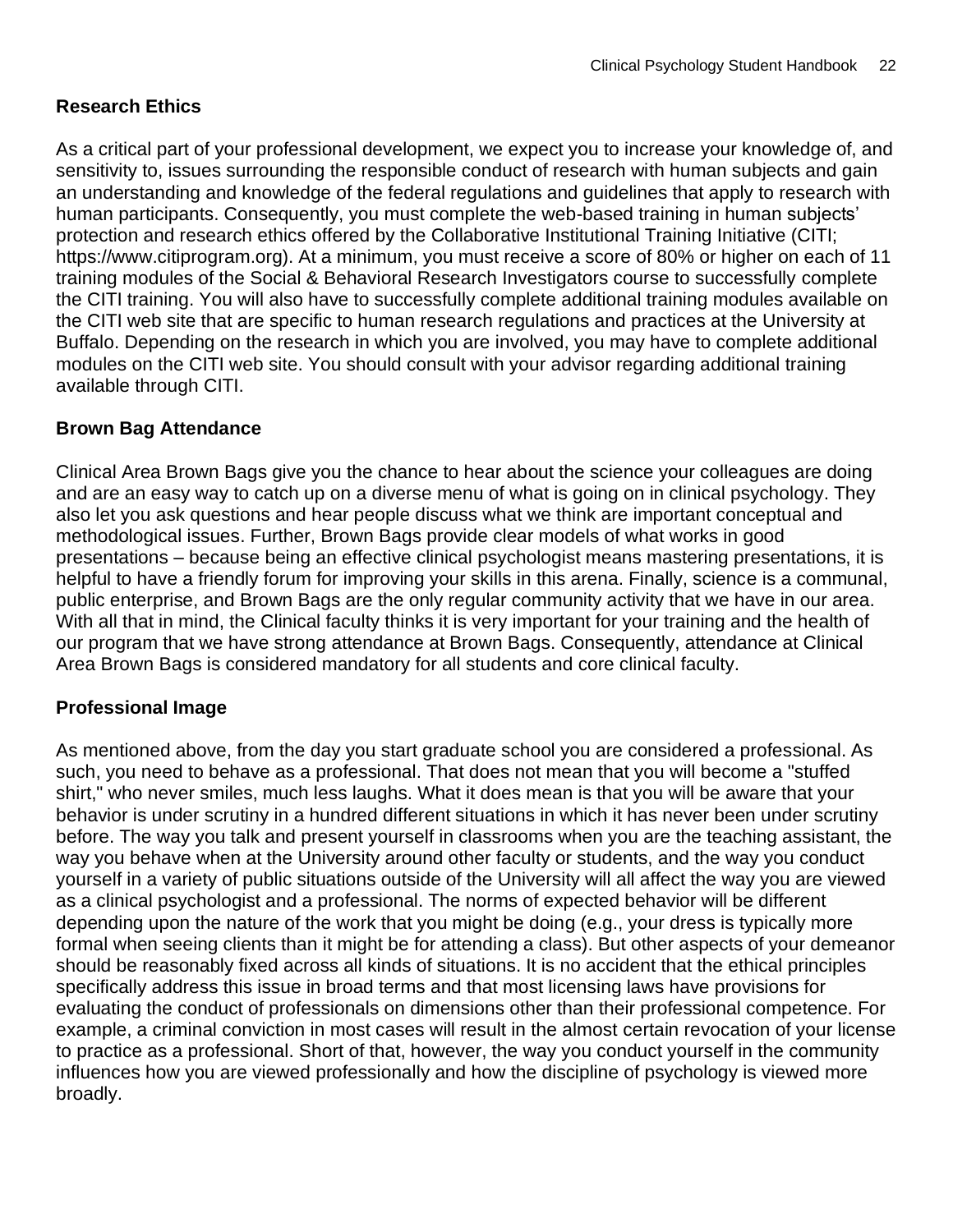A few things to consider:

- 1 Internship programs report conducting web searches on applicants' names before inviting applicants for interviews and before deciding to rank applicants in the match.
- 2 Clients are conducting web-based searches on trainees' names and finding information about therapists (and declining to come to clinics based on what they find).
- 3 Potential employers are conducting on-line searches of potential employees prior to interviews and job offers.
- 4 Legal authorities are looking at websites for evidence of illegal activities. Some prima facie evidence may be gained from websites such as photographs, but text may also alert authorities to investigate further.
- 5 Postings to a variety of listservs might reflect poorly on oneself and the program.
- 6 Although signature lines are ways of indicating your uniqueness and philosophy, one is not in control of where the emails will ever end up and might affect how others view you as a professional. Quotations on personal philosophy quotations, religious beliefs, and political attitudes might have adverse reactions from other people.
- 7 Answering machine messages might also be entertaining to your peers, express your individuality, and be amusing indications of your sense of humor. Greetings on voicemail services and answering machines should be thoughtfully constructed. If you ever use your cell phone or home telephone for professional purposes (research, teaching, or clinical activities), be sure your greeting is appropriate and professional in demeanor and content.
- 8 There are now a number of negative episodes in training programs and at universities where graduate students have been negatively affected by material on websites, emails, and answering machine messages. (Indeed, there are examples of emails from faculty and students getting published in newspapers that caused people harm.)

Information that seems to be fun, informative, and candid might put the program and the student in a bad light or even in potential legal jeopardy. What might be seen as "private" self-disclosure indicating your perceptions of yourself among friends is actually very public. This includes blogs, personal web pages, and social media (e.g., Facebook, Instagram, etc.).

Trainees are reminded that, if you identify yourself as graduate student in the program, then we have some interest in how you portray yourself (see other policies in the program). If you report doing something unethical or illegal, then the website may be used by the program to determine probation or even retention. As a preventive measure, the Program advises that students (and faculty) approach online blogs and websites, including personal information, carefully. Is there anything posted that one would not want the program faculty, employers, family, or clients to read or view? Students are advised to engage in "safe" web practices and be concerned now about professional demeanor and presentation.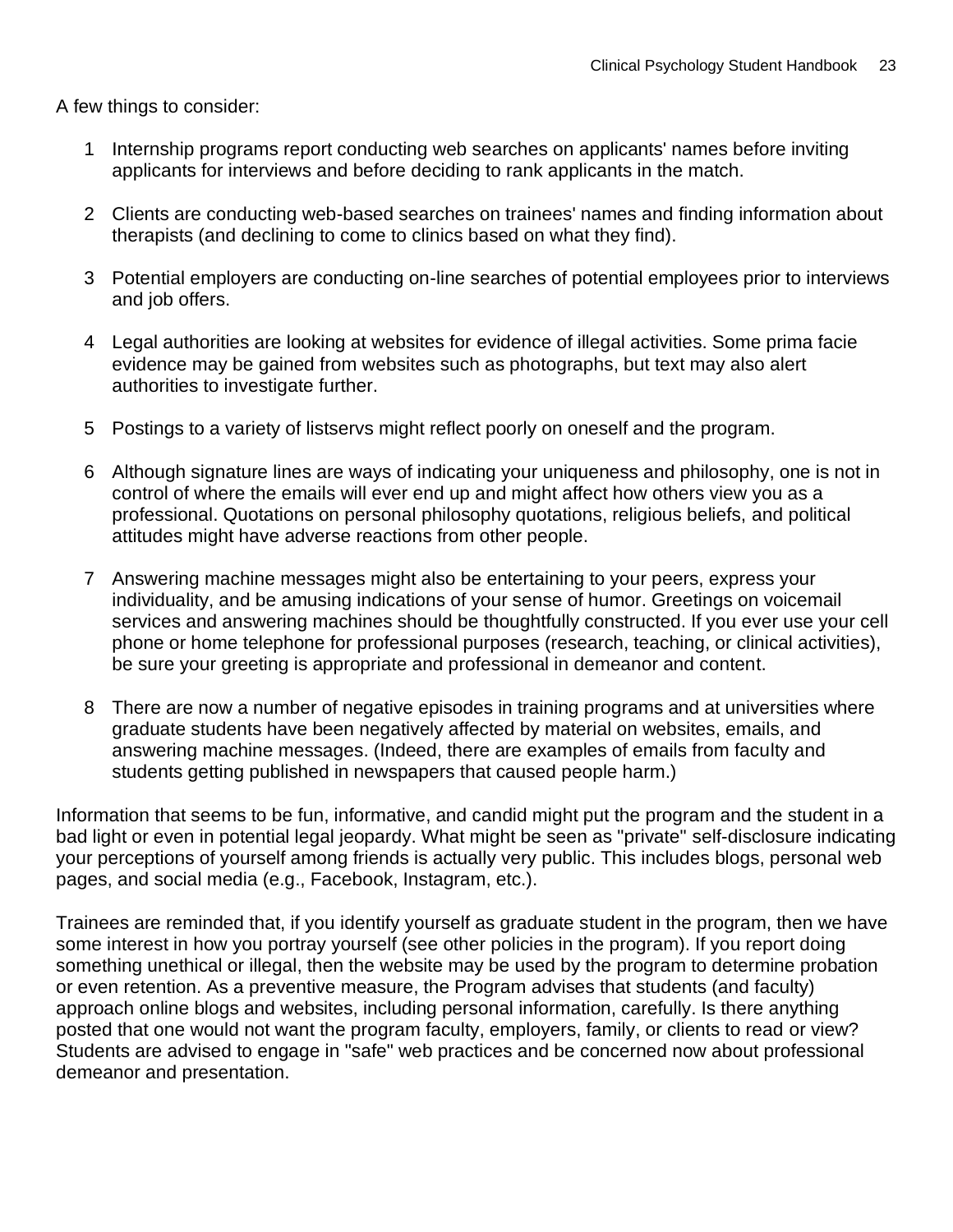#### **Professional Contacts**

One of the most valuable things that you can do as a professional is to develop the contacts that will be resources to your professional career in the future. Some of these contacts, for example, may be made at the Clinical Brown Bags, where the speakers from the community come in to talk about their work. Another excellent way of meeting people in the discipline is to attend conventions and/or outside training activities. There are regular conventions held by most psychological organizations, many of which are within driving distance of Buffalo. When you attend such programs or conventions, it is valuable to introduce yourself to people and talk with them about their work and yours. This is often a difficult thing to do, but a valuable aide to your career.

#### **Policy Concerning Teaching and Outside Employment**

Students must obtain permission from the clinical faculty in order to engage in teaching or outside employment that is not programmatically required or that is not required as part of the student's training fellowship (e.g., NRSA). This policy applies both to courses/jobs at the University at Buffalo and elsewhere. At each Student Guidance Meeting (held biannually at the end of every semester) the clinical faculty will judge whether or not additional work/teaching responsibilities would be appropriate given the student's academic progress. Every student will receive a statement in their Guidance Letter indicating whether or not they are eligible to apply for work/teaching positions. Eligibility/ineligibility would be in force for the period up to the next student guidance meeting at which time the issue would be re-evaluated. Students who are not granted permission at the Guidance Meeting may petition for permission once they have addressed the specific training deficit noted in the letter. This petition would need to be approved by both the student's academic advisor and the DCT. Students who accept positions without faculty approval will face serious consequences. In addition to going on probation, the faculty will consider removal of the student's funding line and/or prohibition of any future teaching in the Department. This policy does not apply to positions that are held only during the summer months between semesters unless the student is on a research line that provides funding during the summer months. Likewise, it would not apply to students who are not currently on funded lines (state lines or research assistant lines).

Before accepting a particular position, students are expected to consult with their advisor about how the position would influence their progress in the program and professional development. Finally, at the time of accepting a teaching position or any outside employment, students are required to notify both their advisor and the DCT in writing (email is acceptable).

#### **Vacations**

The clinical training program is a twelve-month a year commitment. Summers are usually a busy time in which students plan, complete, and write up research projects. Your responsibilities to your clients also continue even though the semester may end. The academic calendar may affect your courses, but the rest of your training goes on regardless of the calendar. Of course, it is important to take time away from time to time. A good rule of thumb is that you take 2-3 weeks of total vacation over the course of a year.

#### **Being a Part of the Program**

Last, but certainly not least, the saying "out of sight, out of mind" is very relevant to a professional and really should be remembered during your graduate career. We recognize that your office may not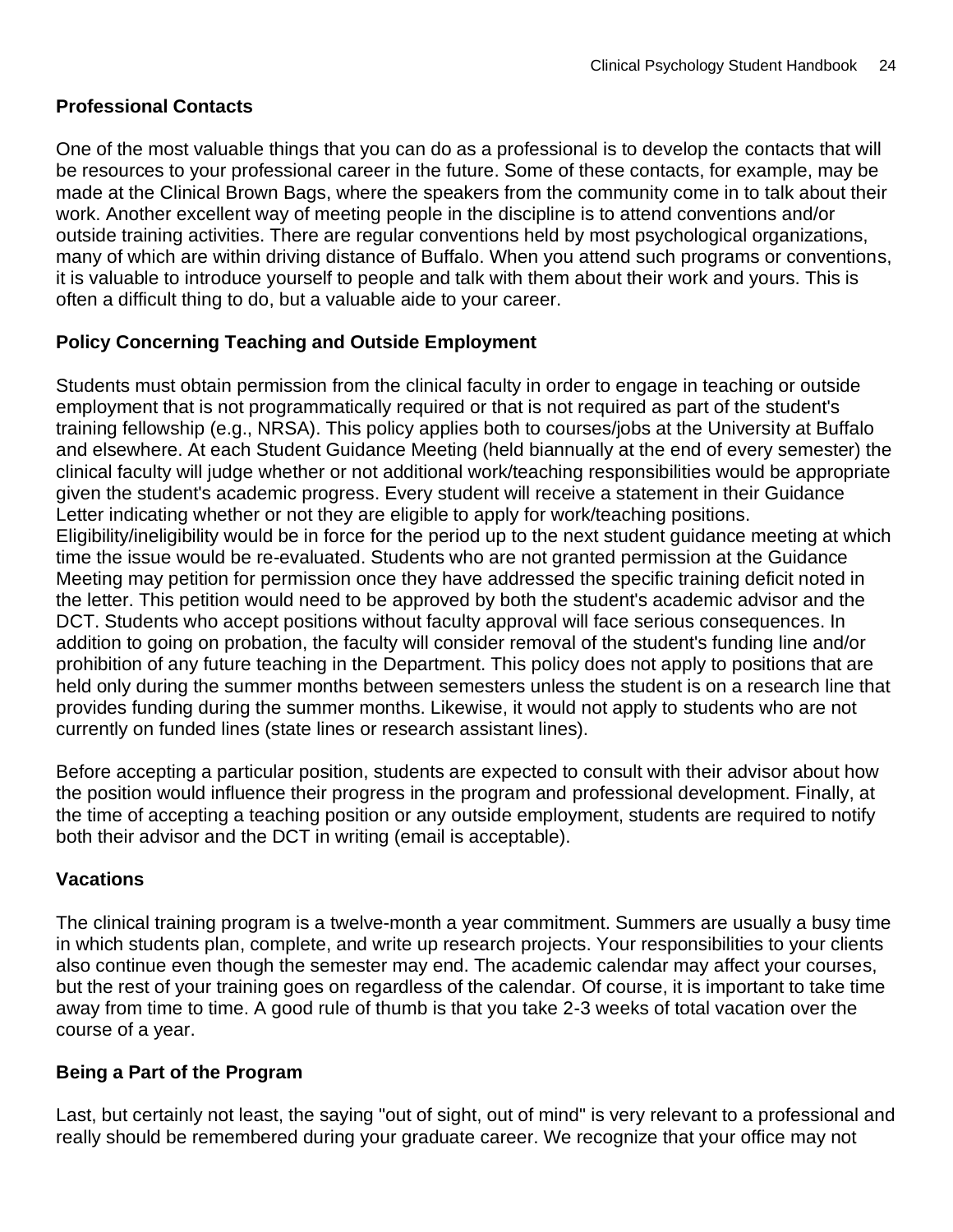always be the best place to get work done. Spending time working at home or working in the library may be more efficient. However, it is advisable that you spend a good deal of time in the department close to your faculty mentors and graduate student colleagues. The close contact with faculty and graduate students is an important part of the socialization process that transforms the student into a professional. Learning difficult concepts is often more effective when graduate students challenge one another by discussing the concepts, even challenging their relevance, and integrating the concepts into the many aspects of your professional life. Graduate school is also a stressful environment. We believe we have gone as far as one can in reducing the stress of graduate school while still maintaining high professional standards for our students. The support of faculty and graduate students represents a significant buffer against the stress. In a department that is constantly cramped for space, the faculty has committed itself to setting aside space for graduate student offices. We have done so because we believe that your professional development depends on physical contact with the program.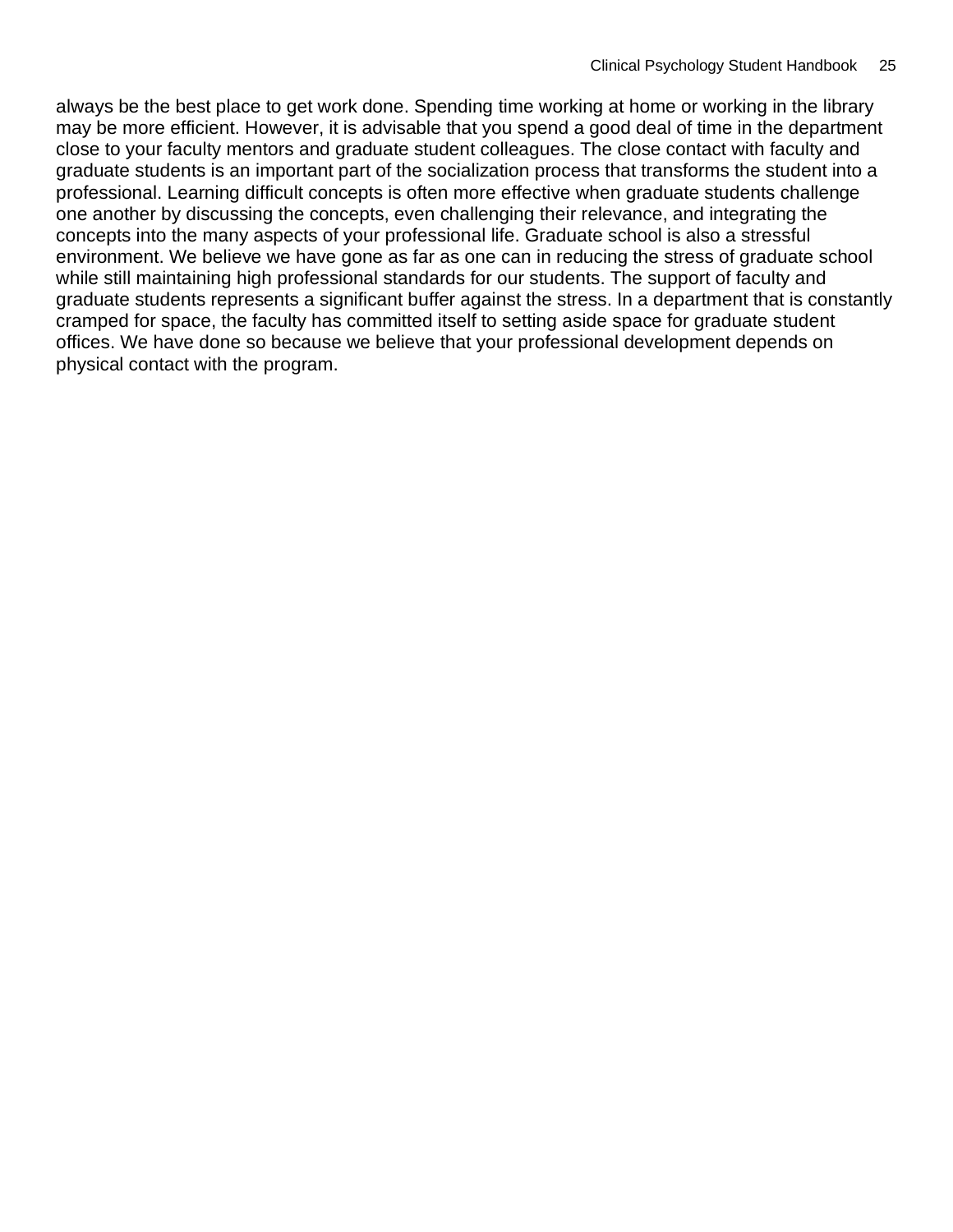# APPENDIX

#### **Forms**

On the following pages are samples of two forms that need to be filled out to document the completion of one of the required tasks for the Ph.D. degree. Please note that these forms are used within the clinical area. Other forms generated by the university are used to document completion of work that leads to degree conferral. University forms and requirements are constantly changing. The Director of Graduate Studies or the Secretary to the Chair can help you with university forms and requirements.

#### **Informal Course Descriptions**

When you file for a degree (either Masters or Ph.D.), you must be able to document the nature of courses that are not described in the University Catalog. These include courses such as Graduate Work (600), Applied Skills Supervision (799), and Thesis Guidance (799). Also included are most practica courses and seminars. The course description must include what the purpose of the course was, what you did, and a list of readings. It is to your advantage to maintain a systematic record of these items as you are going through the program. This will greatly simplify your task of applying for a degree and eventually applying for a license in a state other than New York.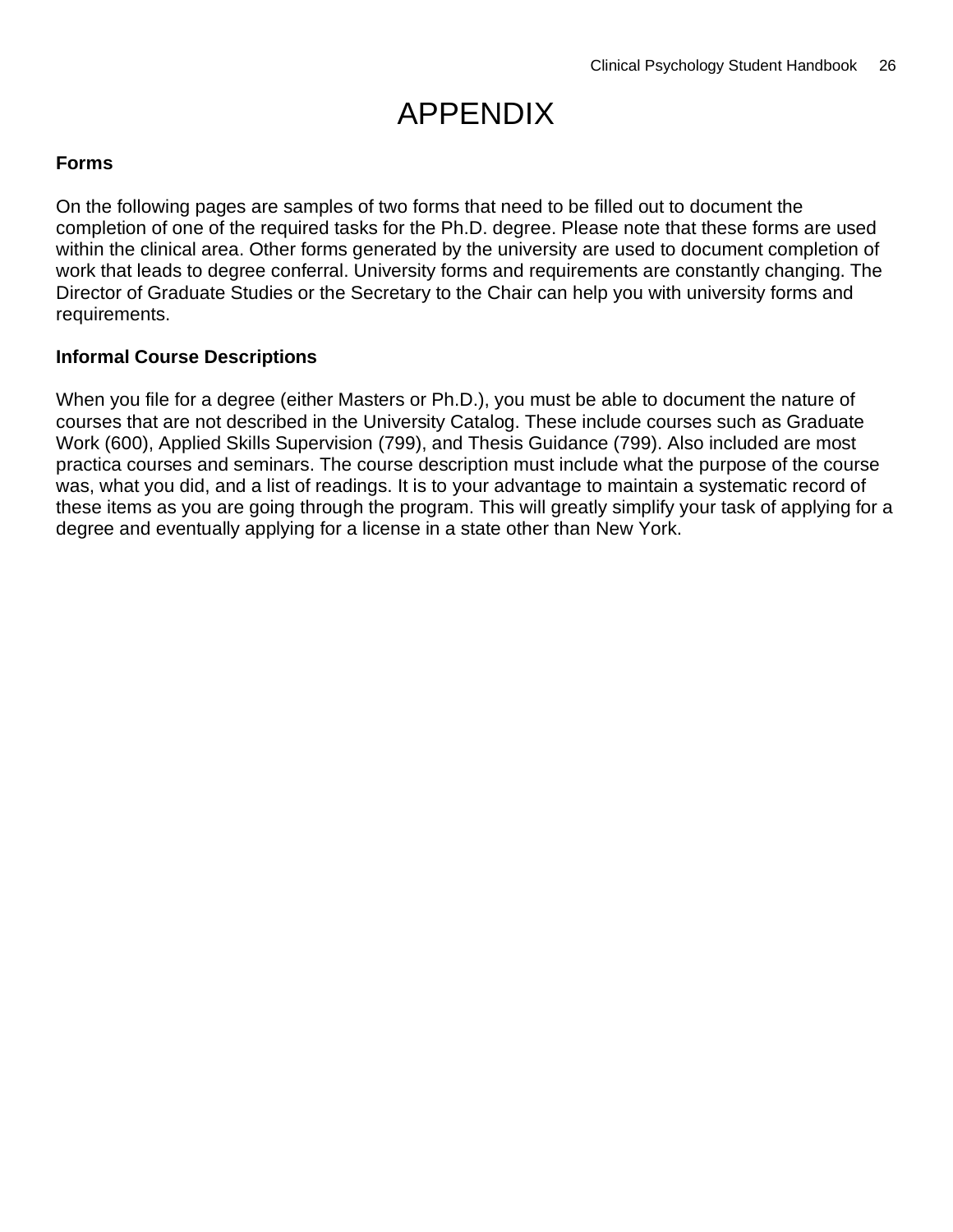#### STATE UNIVERSITY OF NEW YORK Buffalo, New York

#### Clinical Area Preliminary Requirement

The Second Year Project/ Third Year Project/Third Year Clinical Case Presentation (delete as appropriate) Preliminary Requirement

| tor | was approved on |
|-----|-----------------|
|     |                 |

\_\_\_\_\_\_\_\_\_\_\_\_\_\_\_\_\_\_\_\_\_\_\_\_\_\_\_\_\_\_\_\_\_\_\_\_\_\_\_\_\_\_\_\_\_\_\_\_\_\_\_\_\_\_\_\_\_\_\_\_\_\_\_\_

Title of Project (for 2<sup>nd</sup> and 3<sup>rd</sup> year projects)

#### **For Second and Third Year projects:**

Signature and Date

\_\_\_\_\_\_\_\_\_\_\_\_\_\_\_\_\_\_\_\_\_\_\_\_\_\_\_\_\_\_\_\_\_\_ Chairperson

\_\_\_\_\_\_\_\_\_\_\_\_\_\_\_\_\_\_\_\_\_\_\_\_\_\_\_\_\_\_\_\_\_\_ Committee Member

**For Third Year Clinical Case Presentation**

Signature and Date

Advisor

\_\_\_\_\_\_\_\_\_\_\_\_\_\_\_\_\_\_\_\_\_\_\_\_\_\_\_\_\_\_\_\_\_\_ DCT

Please return this form to the clinical area office.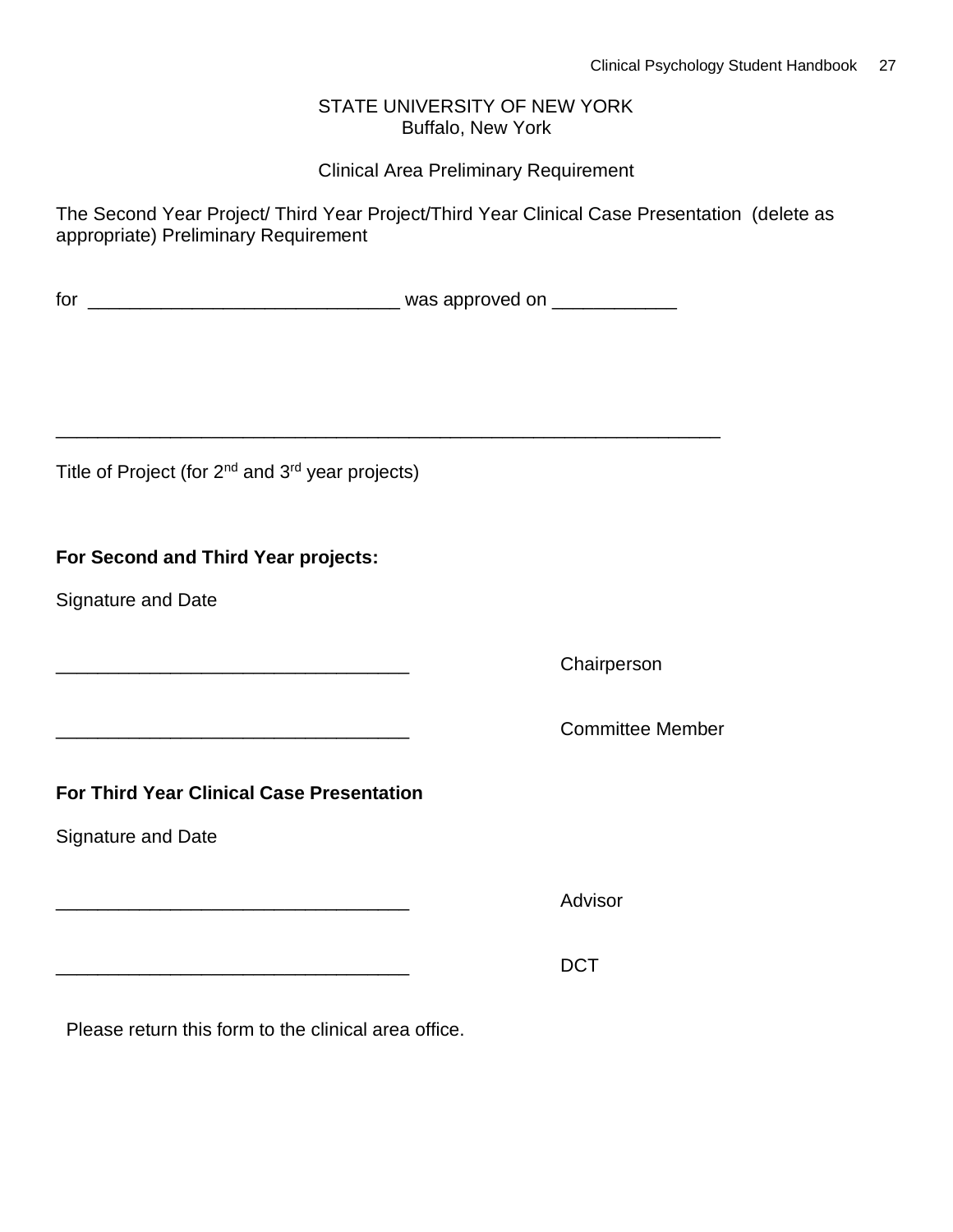### Clinical Psychology Program

Department of Psychology Park Hall, North Campus The State University of New York, University at Buffalo Buffalo, New York 14260 (716) 645-3650 x209

#### **RELEASE OF INFORMATION AUTHORIZATION FOR COMMUNITY PLACEMENTS AND CLINICAL INTERNSHIPS**

| Student Name          |  |
|-----------------------|--|
| Student Date of Birth |  |

| Professional/Agency Name |  |
|--------------------------|--|
| Address                  |  |
| City/State/ZIP           |  |
| Telephone                |  |
| Fax                      |  |

\_\_\_\_\_\_\_\_\_\_\_\_\_\_\_\_\_\_\_\_\_\_\_\_\_\_\_\_\_\_\_\_\_\_\_\_\_\_\_\_\_\_\_\_\_\_\_\_\_\_\_\_\_\_\_\_\_\_\_\_\_\_\_\_

\_\_\_\_\_\_\_\_\_\_\_\_\_\_\_\_\_\_\_\_\_\_\_\_\_\_\_\_\_\_\_\_\_\_\_\_\_\_\_\_\_\_\_\_\_\_\_\_\_\_\_\_\_\_\_\_\_\_\_\_\_\_\_\_

I hereby authorize the Clinical Psychology Program at the University at Buffalo to release information concerning my academic and clinical training record to the above named professional or professional agency.

Signature of Student Date **Date** 

I hereby authorize the Clinical Psychology Program at the University at Buffalo to request information concerning my clinical training record from the above named professional or professional agency.

Signature of Student Date **Date** 

\_\_\_\_\_\_\_\_\_\_\_\_\_\_\_\_\_\_\_\_\_\_\_\_\_\_\_\_\_\_\_\_\_\_\_\_\_\_\_\_

Signature of DCT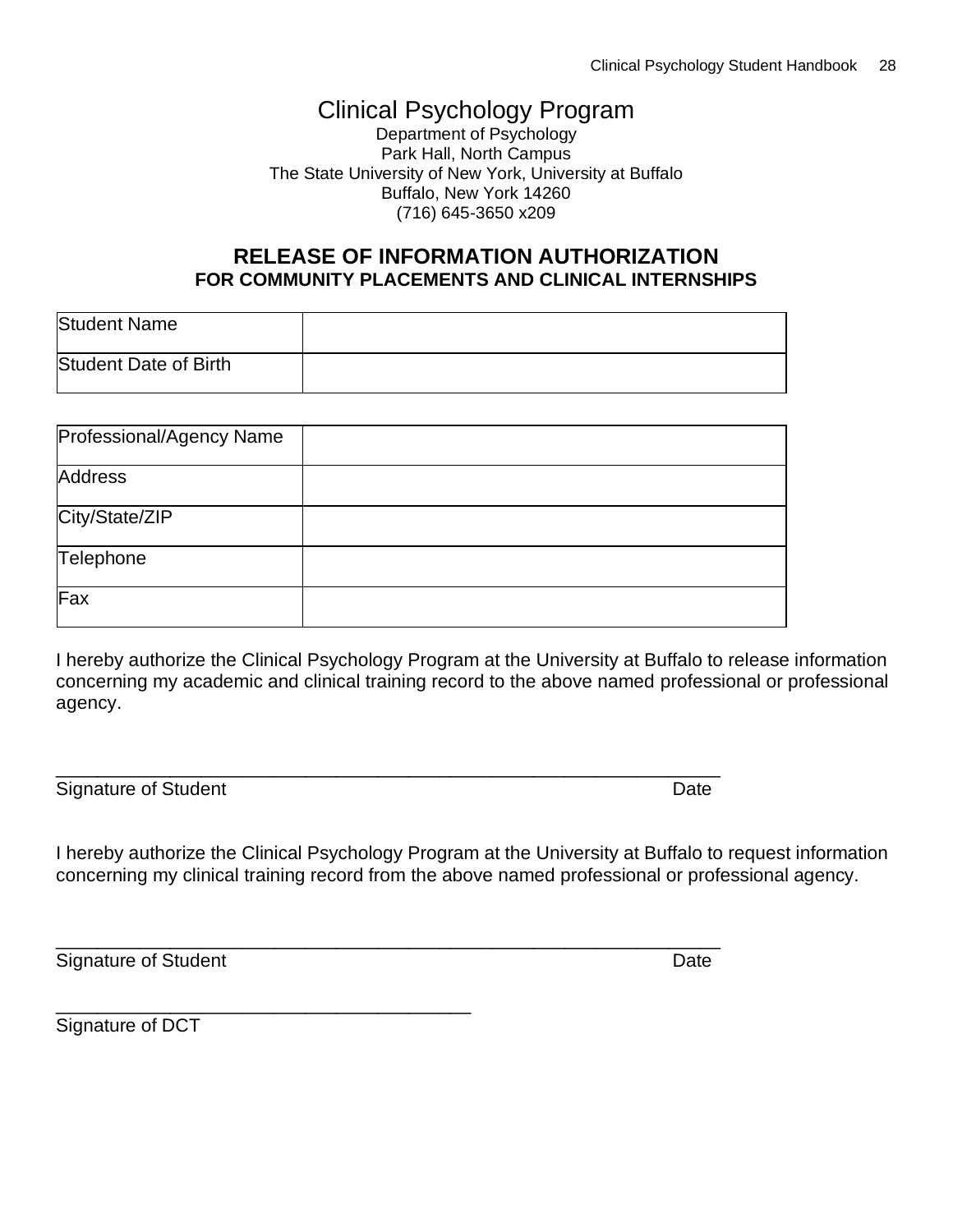| Student Guidance Meeting Progress Report/Self Study |
|-----------------------------------------------------|
| (Revised August 2014)                               |

|                                                                        |                         |           | $1000$ $(0.900, 201)$         |                                |                      |  |  |  |
|------------------------------------------------------------------------|-------------------------|-----------|-------------------------------|--------------------------------|----------------------|--|--|--|
|                                                                        | Name: _____________     |           | Academic Advisor: ___________ |                                |                      |  |  |  |
|                                                                        | Semester: _____________ |           |                               | Year of Entry: _______________ |                      |  |  |  |
| <b>Coursework</b>                                                      |                         |           | <b>Semester</b>               | Grade                          | <b>Instructor</b>    |  |  |  |
| 607: Stats I                                                           |                         |           |                               |                                |                      |  |  |  |
| 608: Stats II                                                          |                         |           |                               |                                |                      |  |  |  |
| 609: Multivariate Stats                                                |                         |           |                               |                                |                      |  |  |  |
| 604: Research Methods                                                  |                         |           |                               |                                |                      |  |  |  |
| 611: History & Systems                                                 |                         |           |                               |                                |                      |  |  |  |
| 617: Developmental                                                     |                         |           |                               |                                |                      |  |  |  |
| 624: Psychopathology                                                   |                         |           |                               |                                |                      |  |  |  |
| 654: Assessment                                                        |                         |           |                               |                                |                      |  |  |  |
| 751: Adult Treatments                                                  |                         |           |                               |                                |                      |  |  |  |
| 778: Child/Family Treatments                                           |                         |           |                               |                                |                      |  |  |  |
| <b>Clinical Elective</b>                                               |                         |           |                               |                                |                      |  |  |  |
| 513: Bio Bases of Behavior (Bio-distribution)                          |                         |           |                               |                                |                      |  |  |  |
| 639: Cognitive Processes (Cog-distribution)                            |                         |           |                               |                                |                      |  |  |  |
| 680: Adv Social Psychology (Soc-distribution)                          |                         |           |                               |                                |                      |  |  |  |
| 671: Intervention 1                                                    |                         |           |                               |                                |                      |  |  |  |
| 672: Intervention 2                                                    |                         |           |                               |                                |                      |  |  |  |
| 763: Intervention 3                                                    |                         |           |                               |                                |                      |  |  |  |
| 764: Intervention 4                                                    |                         |           |                               |                                |                      |  |  |  |
| 899: Introduction to Professional Issues (Fall 2014 cohort and beyond) |                         |           |                               |                                |                      |  |  |  |
| 2nd Year Project                                                       | Advisor                 | Reader    | Proposal Defense Date         |                                | <b>Approval Date</b> |  |  |  |
| 3rd Year Project                                                       | Advisor                 | Reader    | <b>Approval Date</b>          |                                |                      |  |  |  |
| 3rd Year Clinical Case Presentation                                    |                         |           | Date Defended                 |                                |                      |  |  |  |
| <b>Dissertation Proposal Chair</b>                                     |                         | C. member | C. member                     | O. Member                      | Date Approved        |  |  |  |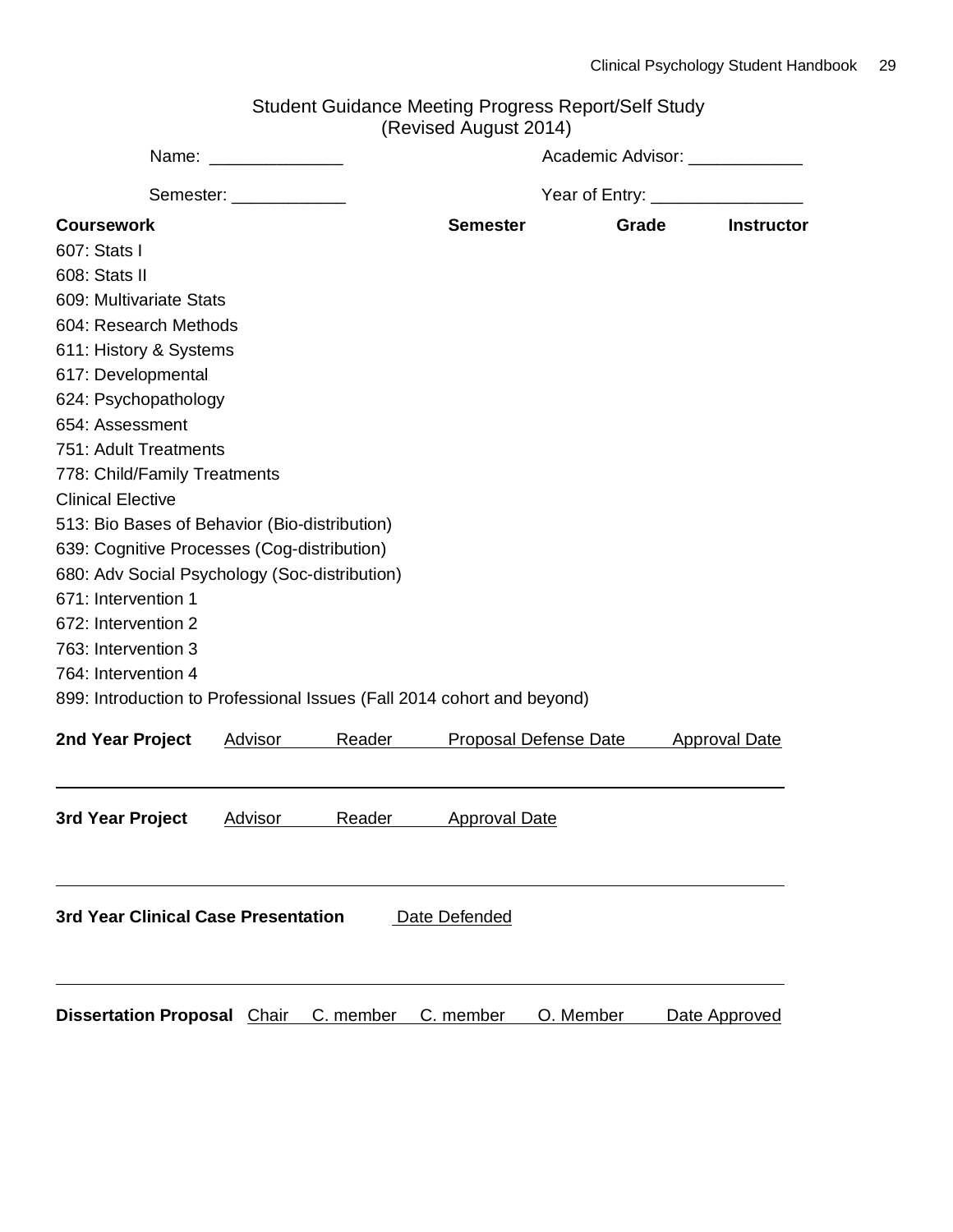**Change of status:** Any information relevant to a change in your status in the program (e.g., an outstanding achievement, removal of incompletes, a completed prelim, removal of or impending probationary status, leaves of absence, other?)

**Publications** (list all publications on your CV - oldest first - and highlight the articles or chapters added since your last progress report)

Published

**Submitted** 

In preparation

**Presentations** (list all posters, papers, colloquia on your CV - oldest first- and highlight those added since last progress report)

Presented

Accepted

**Submitted** 

**Are you a member of a professional organization or society related to psychology?**

**\_\_\_\_ Yes**

**\_\_\_\_ No**

**Were you involved in teaching (e.g., serving as a TA or course instructor) since your last progress report?**

**\_\_\_\_ Yes**

**\_\_\_\_ No**

**Other activities:** Please describe any professional activities or achievements that are not indicated above (e.g., additional research, teaching, training, consulting).

**Plans:** Please describe your academic and research plans for the next semester. Be sure to include any information that would help clarify your status in the program.

**Clinical Hours**: List the total number of approved clinical hours you have accumulated in (1) since you began the training program and (2) since your last progress report. List these hours in three categories: Direct Service, Supervision, and Support Activities.

#### **Total hours since the start of the training program:**

**\_\_\_\_\_\_Direct Service-intervention**<sup>a</sup>

- Lettuck Service-assessment<sup>a</sup>
- **Supervision**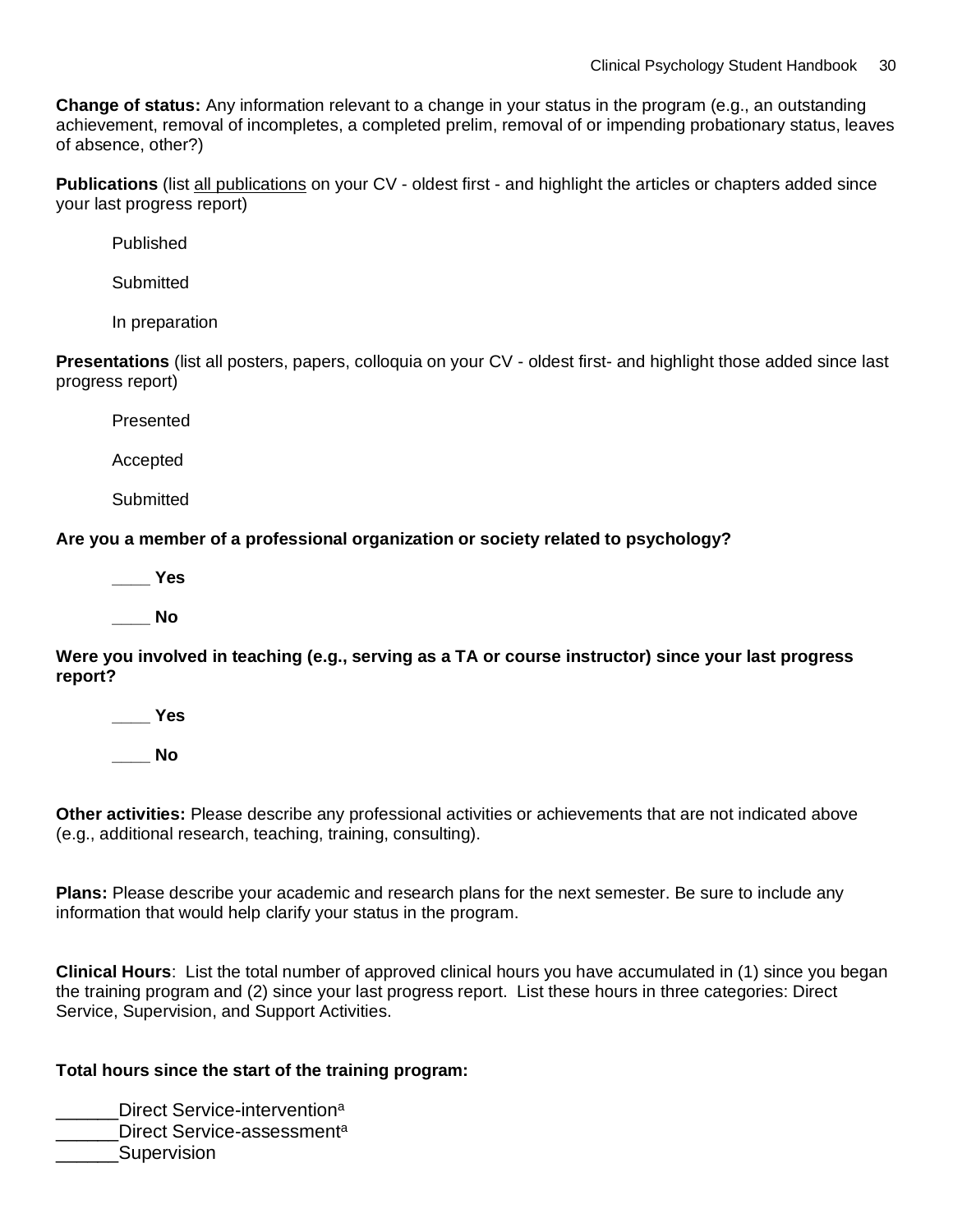Support Activities<sup>b</sup>

#### **Total since the last progress report:**

- **EXECUTE:** Direct Service-intervention<sup>a</sup>
- **EXECUTE:** Direct Service-assessment<sup>a</sup>
- \_\_\_\_\_\_Supervision
- Support Activities<sup>b</sup>

**To the student:** If you have accumulated clinical hours in a core faculty member's laboratory that is not part of an advanced practicum and you intend these hours to be certified by the DCT for your APPIC application for internship, then please record the hours below, and have the faculty member sign to verify the hours. If you have accumulated hours working with more than one faculty member, prepare a separate section for each laboratory experience and have each supervising faculty member sign to verify the hours.

To the faculty member: This student has received the following clinical hours in my laboratory since the last progress report:

| Direct Service-intervention <sup>a</sup><br>Direct Service-assessment <sup>a</sup><br>Supervision |  |
|---------------------------------------------------------------------------------------------------|--|
| Support Activities <sup>b</sup>                                                                   |  |
| <b>Faculty Signature</b>                                                                          |  |

Date  $\Box$ 

<sup>a</sup>For direct service, count each hour of a group, family, or couples session as one hour. For example, a two-hour group session with 12 adults is counted as two hours.

bExperiences involving gathering information about the client / patient, but not in the actual presence of the client / patient, should be considered "support activities." Examples of "support activities" include time spent on chart review, writing process notes, consulting with other professionals about cases, video/audio tape review, time spent planning interventions, assessment interpretation, report writing, etc. In addition, it includes hours spent at a practicum setting in didactic training (e.g. grand rounds, seminars).

| <b>Student Signature:</b> | Date: |
|---------------------------|-------|
| Advisor Signature:        | Date: |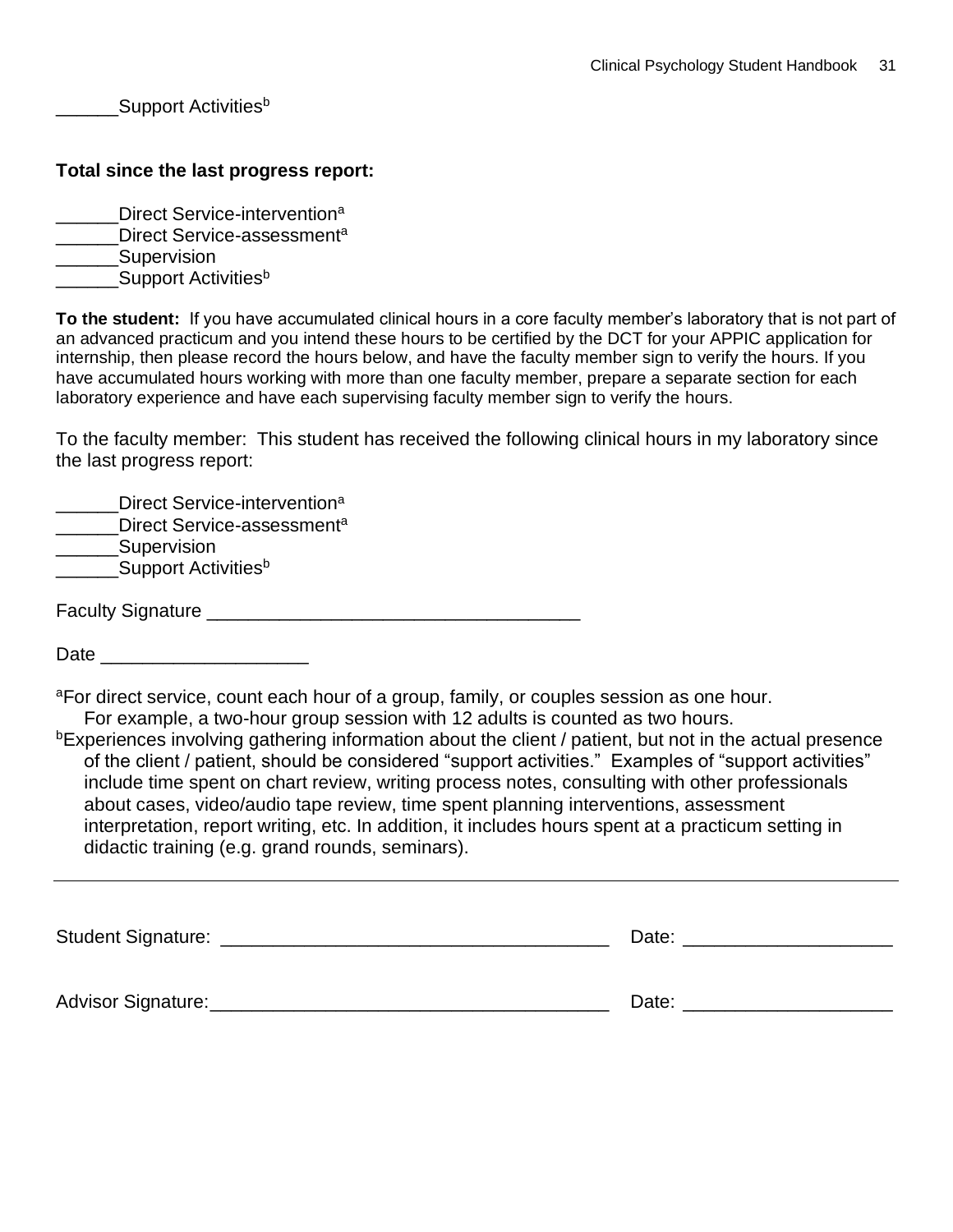| 3rd Year Clinical Case Presentation<br><b>Evaluation Form</b>                                                                                                                                                                                                                                                                                                                                                                                                                                                                                                                                |                                                                                                                                                                                                                                                                                                 |                         |                         |                                            |  |  |  |  |  |
|----------------------------------------------------------------------------------------------------------------------------------------------------------------------------------------------------------------------------------------------------------------------------------------------------------------------------------------------------------------------------------------------------------------------------------------------------------------------------------------------------------------------------------------------------------------------------------------------|-------------------------------------------------------------------------------------------------------------------------------------------------------------------------------------------------------------------------------------------------------------------------------------------------|-------------------------|-------------------------|--------------------------------------------|--|--|--|--|--|
|                                                                                                                                                                                                                                                                                                                                                                                                                                                                                                                                                                                              | Date:                                                                                                                                                                                                                                                                                           |                         |                         |                                            |  |  |  |  |  |
| Conceptualization: From the handbook Identify the client (individual, couple, family, organization, community, etc.)<br>and describe the formulation used to understand the client and to design the intervention. Be sure to discuss the<br>theoretical framework underlying the case conceptualization and why that framework was chosen over alternative<br>theoretical frameworks.                                                                                                                                                                                                       |                                                                                                                                                                                                                                                                                                 |                         |                         |                                            |  |  |  |  |  |
|                                                                                                                                                                                                                                                                                                                                                                                                                                                                                                                                                                                              | $\mathbf 1$                                                                                                                                                                                                                                                                                     | 2<br>Fair               | $\mathbf{3}$            |                                            |  |  |  |  |  |
|                                                                                                                                                                                                                                                                                                                                                                                                                                                                                                                                                                                              | Poor                                                                                                                                                                                                                                                                                            |                         | Good Excellent          |                                            |  |  |  |  |  |
| Assessment procedures: From the handbook The assessment should inform case conceptualizations and be<br>used to track progress relevant to therapy goals. Describe how the initial assessment was conducted and how ongoing<br>assessment over time was designed and conducted. Show test results and describe the clinical hypotheses that they<br>suggested.                                                                                                                                                                                                                               |                                                                                                                                                                                                                                                                                                 |                         |                         |                                            |  |  |  |  |  |
|                                                                                                                                                                                                                                                                                                                                                                                                                                                                                                                                                                                              | $\mathbf 1$<br>Poor                                                                                                                                                                                                                                                                             | 2<br>Fair               |                         | 3               4<br>Good        Excellent |  |  |  |  |  |
|                                                                                                                                                                                                                                                                                                                                                                                                                                                                                                                                                                                              | intervention and discuss factors relevant to this course (e.g., specific gains made and what led to them, ruptures in the<br>working relationship with the client and how they were handled, non-compliance and how that was handled, etc.)<br>2<br>Fair<br>1<br>3<br>Excellent<br>Good<br>Poor |                         |                         |                                            |  |  |  |  |  |
| Ethical issues: From the handbook Identify relevant ethical issues that bear upon working with this client (e.g.,<br>confidentiality, conflict of interest, dual relationship, etc.).                                                                                                                                                                                                                                                                                                                                                                                                        |                                                                                                                                                                                                                                                                                                 |                         |                         |                                            |  |  |  |  |  |
|                                                                                                                                                                                                                                                                                                                                                                                                                                                                                                                                                                                              | 1                                                                                                                                                                                                                                                                                               | $\overline{\mathbf{2}}$ | $\overline{\mathbf{3}}$ |                                            |  |  |  |  |  |
|                                                                                                                                                                                                                                                                                                                                                                                                                                                                                                                                                                                              | Poor                                                                                                                                                                                                                                                                                            | Fair                    | Good                    | Excellent                                  |  |  |  |  |  |
| Socio-cultural/socio-political issues: From the handbook Discuss larger social, environmental, or contextual<br>factors that bear upon working with this client (e.g., socioeconomic status, ethnicity, sexual orientation, disabilities, gender<br>issues, stigma, religion, managed care, etc.).                                                                                                                                                                                                                                                                                           |                                                                                                                                                                                                                                                                                                 |                         |                         |                                            |  |  |  |  |  |
|                                                                                                                                                                                                                                                                                                                                                                                                                                                                                                                                                                                              |                                                                                                                                                                                                                                                                                                 | 2                       | 3                       |                                            |  |  |  |  |  |
|                                                                                                                                                                                                                                                                                                                                                                                                                                                                                                                                                                                              | Poor                                                                                                                                                                                                                                                                                            | Fair                    | Good                    | Excellent                                  |  |  |  |  |  |
| Use and Discussion of Evidence-Based Practices: From the handbook Discuss and cite the empirical basis<br>for your case conceptualization (e.g., how does the scientific literature bear upon your diagnosis and case<br>conceptualization?) and the evaluation/intervention procedures you used with the client (e.g., the relevant outcome<br>literature). In doing this, compare and contrast the scientific basis of your chosen procedures with other empirically<br>supported methods discussed in the literature; provide a clear and compelling argument for your choice of methods. |                                                                                                                                                                                                                                                                                                 |                         |                         |                                            |  |  |  |  |  |
|                                                                                                                                                                                                                                                                                                                                                                                                                                                                                                                                                                                              |                                                                                                                                                                                                                                                                                                 |                         | 3                       |                                            |  |  |  |  |  |
|                                                                                                                                                                                                                                                                                                                                                                                                                                                                                                                                                                                              | Poor                                                                                                                                                                                                                                                                                            | 2<br>Fair               | Good                    | Excellent                                  |  |  |  |  |  |
|                                                                                                                                                                                                                                                                                                                                                                                                                                                                                                                                                                                              | Fidelity: For the supervising faculty only To what extent does the case as presented match what actually happened?                                                                                                                                                                              |                         |                         |                                            |  |  |  |  |  |
|                                                                                                                                                                                                                                                                                                                                                                                                                                                                                                                                                                                              |                                                                                                                                                                                                                                                                                                 |                         |                         |                                            |  |  |  |  |  |

| Poor | Fair | Good | Excellent |
|------|------|------|-----------|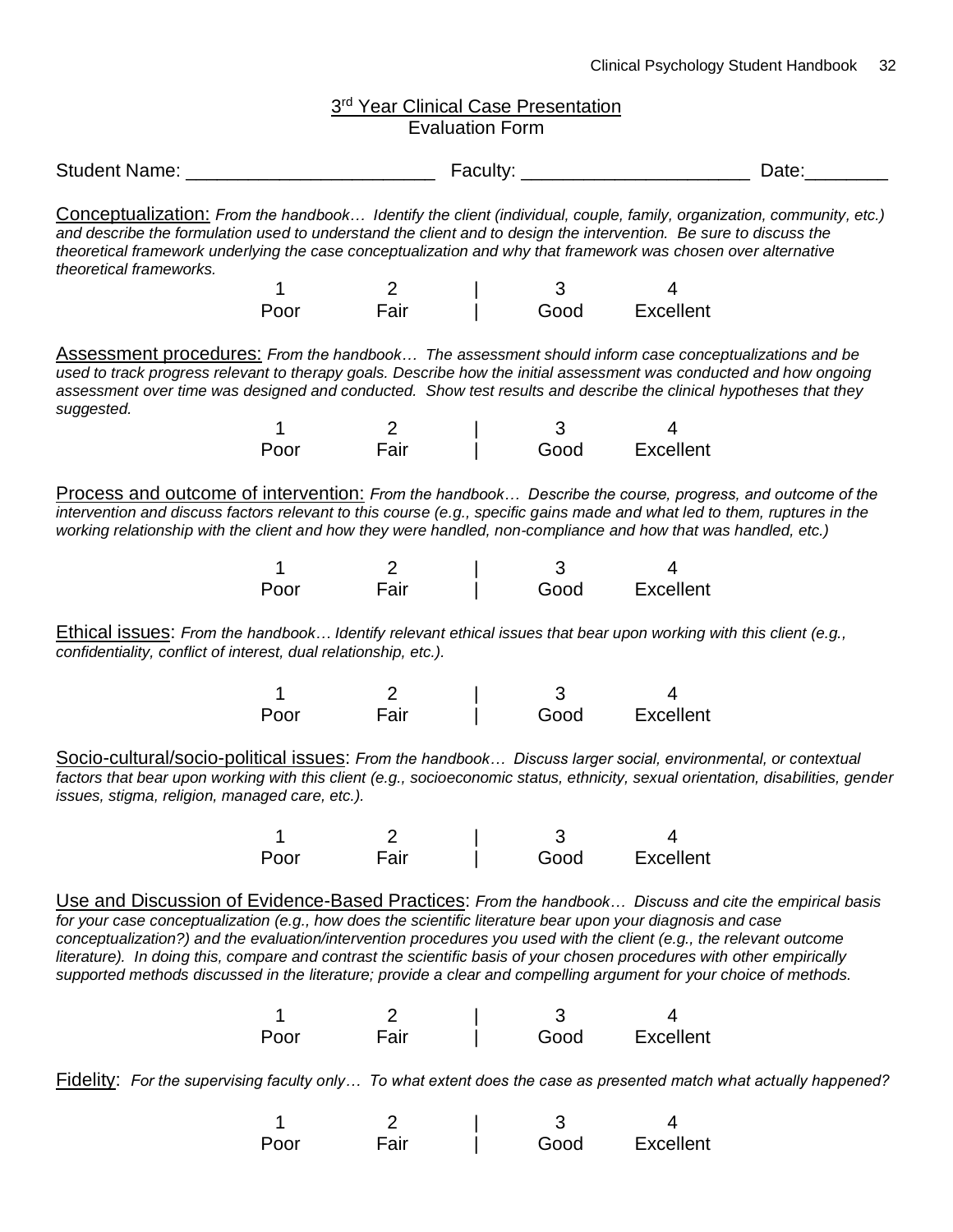#### 3<sup>rd</sup> Year Clinical Case Presentation Scoring and Evaluation Details

As described in the Clinical Student Handbook, clinical case presentations will be evaluated by faculty in attendance. Faculty will score each presentation using a four-point Likert scale  $(1 = poor; 2 = fair;$  $3 =$  good;  $4 =$  excellent) on each of the six areas described in the handbook: (a) conceptualization, (b) assessment procedures, (c) process and outcome of intervention, (d) ethical issues, (e) sociocultural/socio-political issues, and (f) use and discussion of evidence-based practices. Scores of 3 and 4 are considered passing scores for a given area, whereas scores of 1 and 2 are considered to be below threshold. Final scoring will be tabulated by students' mentors within two weeks of the presentation by averaging the scores of each faculty member within each area of evaluation. Aggregated scores of less than 3.0 in any area will constitute a failure and will require remediation efforts by the student, the exact nature of which will be decided at the next scheduled student guidance meeting.